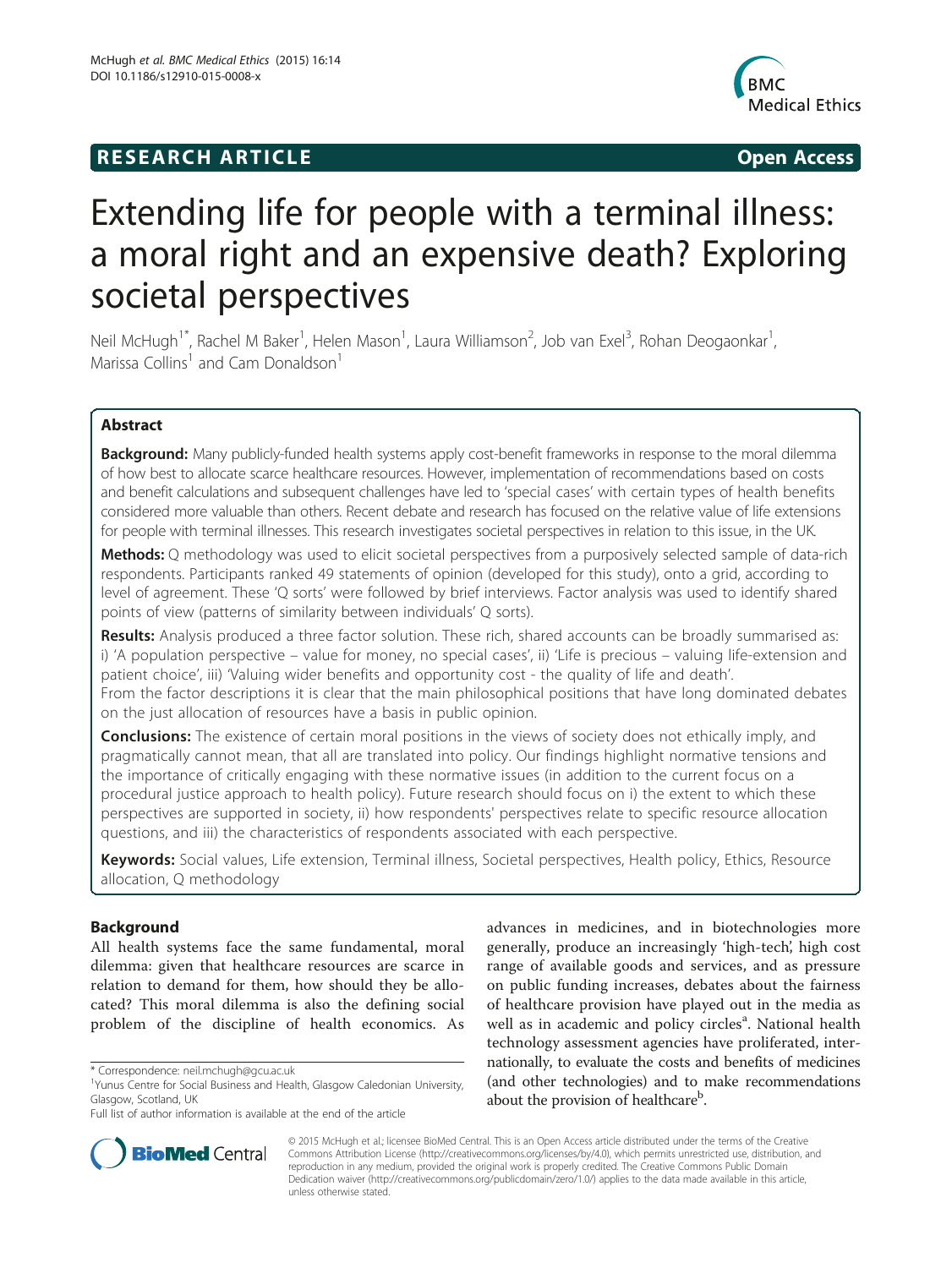In the UK, as in many other countries, health technology assessment agencies have adopted a cost-utility framework for the economic evaluation of health technologies; typically operationalised as a cost per quality-adjusted life year (QALY) approach. The principles underlying that framework are related to opportunity cost and value for money. Technologies that produce more units of health per unit of cost are preferred to technologies that are less effective and less efficient. All else equal, patients with greater capacity to benefit will be prioritised over patients who will benefit less. This has distributional consequences and the issue of 'special cases' or, in other words, the question of when some health benefits are considered of greater value than others, has been debated for as long as health economists have been assessing costs and benefits. Many researchers have employed preference elicitation techniques to measure societal values with respect to different types of health gains arising to different groups of others [\[1,2\]](#page-14-0). Most recently, debate and research activities in this area have centred on the relative value of life-extending medicines for people with terminal illness (see for example the special issue of Health Economics Policy and Law [\[3\]](#page-14-0)).

A handful of empirical studies have contributed to an evidence base around societal values on the topic, with a focus on whether there is a positive, end of life 'premium' or 'QALY weight' that would imply that health gains for people with terminal illnesses are associated with higher societal value than health gains benefiting other groups of patients<sup>c</sup>. The evidence, however, remains limited and equivocal. Shah et al. [\[4](#page-14-0)], Olsen [\[5\]](#page-14-0) and Linley and Hughes [[6\]](#page-14-0) find no, or limited, support for an end of life premium. In contrast, Pinto-Prades et al. [[7](#page-14-0)], Pennington et al. [[8](#page-14-0)], Shah et al. [\[9](#page-14-0)] and Rowen et al. [\[10\]](#page-14-0) find evidence suggestive of an end of life premium. These studies have taken quantitative approaches, including discrete choice survey methods [\[4,10\]](#page-14-0), person or benefit trade-off questions [[6,7](#page-14-0)] and willingness to pay (WTP) [[7,8](#page-14-0)].

The nature of the empirical evidence highlights the need for further research investigating societal views around the relative value of end of life treatments for patients with a terminal illness. To date most studies have taken quantitative, choice-based or equivalence (matching) approaches to preference elicitation. In these studies, scenarios are constructed on the basis of a restricted number of attributes and present an artificial, controlled version of the issues at stake. Such reductionism is appropriate and necessary in studies that attempt to isolate the relative impact of a specific set of attributes on respondents' choices. The range of different methods applied may partially explain the conflicting findings between studies but in-depth, qualitative exploration could provide richer insights into the reasons for disparities. Qualitative research may even suggest a wider set of relevant attributes

than hitherto considered in quantitative studies. However, to date, qualitative studies tend to be used only as a precursor to (or extended pilot test of) surveys and there has not been an in-depth study.

In this study we use Q methodological techniques to investigate the nature of UK societal perspectives in relation to the relative value of life extensions for people with terminal illnesses.

#### The UK context

According to the National Institute for Health and Care Excellence (NICE) decisions on the appropriate allocation of resources are based on scientific judgments, supported by legal considerations and, importantly for this research, social value judgments [[11](#page-14-0)]. NICE social value judgments are grounded in the views of the general public, garnered mainly through the work of the Citizens Council<sup>d</sup>, and represented in a set of principles articulated in a document which was originally issued by NICE in 2005, with a second edition in 2008, and currently under revision again [[12,13](#page-14-0)]. In their social value judgment document, existing debates on utilitarian and egalitarian approaches to distributive justice are mentioned in brief but NICE places emphasis largely on procedural justice, based on Daniels and Sabin's [\[14\]](#page-14-0) 'accountability for reasonableness'. Despite the emphasis given to procedural justice or 'process values' [\[15\]](#page-14-0), the cost per QALY calculation $e$ <sup>e</sup> appears to remain central to NICE recommendations [\[16\]](#page-14-0).

In 2009 NICE issued supplementary guidance for the appraisal of life-extending, end of life treatments [\[17\]](#page-14-0) setting out criteria which permit such treatments to be recommended, even if they are not cost-effective according to the usual threshold applied.

#### NICE Supplementary Guidance for End of Life Treatments

Treatments for terminal illnesses are non-curative by definition and so are likely to result in relatively small health gains when compared to other types of treatment. Such health gains often come at high cost and hence medicines of this type are less likely to meet NICE's cost-effectiveness threshold. NICE technology appraisals rejecting a number of end stage cancer drugs, on the grounds of cost-effectiveness, were challenged and debates culminated in the Richards Report "Improving access to medicines for NHS patients" [\[18\]](#page-14-0). In response NICE issued their supplementary guidance for the appraisal of life-extending, end of life treatments [\[19\]](#page-14-0). This stipulates that such treatments may be recommended if all of the following criteria are met:

- "The treatment is indicated for patients with a short life expectancy, normally less than 24 months and;
- There is sufficient evidence to indicate that the treatment offers an extension to life, normally of at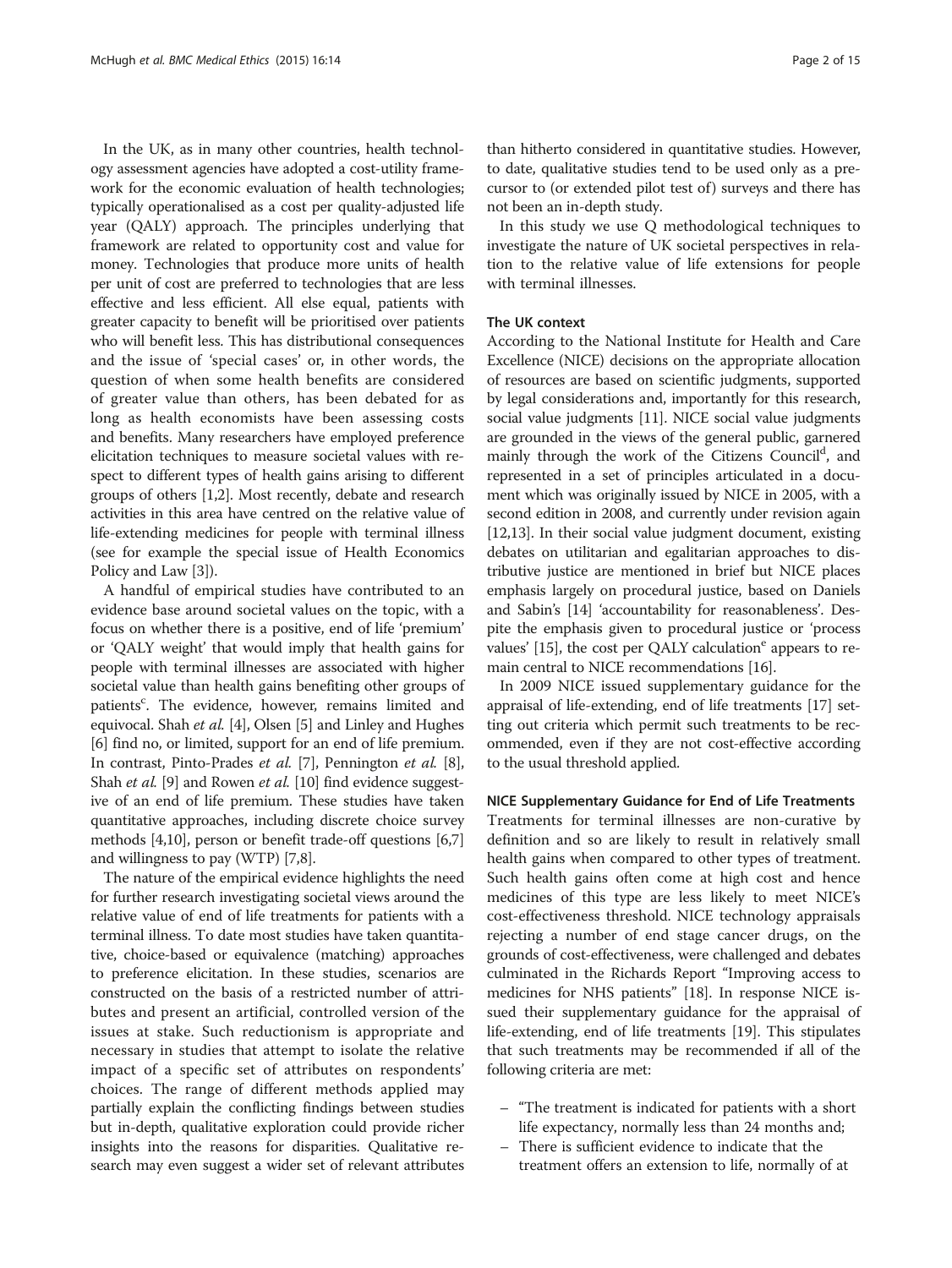least an additional 3 months, compared to current NHS treatment, and;

– The treatment is licensed or otherwise indicated, for small patient populations" [[17](#page-14-0)].

In a review of decisions following implementation of the supplementary guidance, Longson and Littlejohns [[20](#page-14-0)] found that the NICE Appraisal Committee had recommended treatments at a cost per QALY which implied a QALY weight of 1.7 for life-extending, end of life treatments. On the basis of appraisal decisions between 2009 and 2011, Collins and Latimer [\[21\]](#page-14-0) estimated that between 5,933 and 15,098 QALYs were displaced by the provision of end of life medicines (depending on application of a cost per QALY threshold of £30,000 or £20,000). The cost was estimated to be approximately £549 million a year, calculated using estimates of patient populations and incremental costs of treatment.

The Richards Report found a general view among stakeholders<sup>f</sup> that "drugs to treat patients in the last months or years of life should be regarded as having a very high priority" ([\[18\]](#page-14-0), p42). Of 29 NICE Citizen Council members, 10 thought it was acceptable to provide treatment above the threshold to extend life [[22](#page-14-0)]. Additionally, a consultation conducted by NICE, prior to the implementation of the supplementary guidance, found some support for the guidance [[23\]](#page-14-0). The nature of the support appears to relate in part to the failure of existing evaluation methods to capture fully the value of life-extensions for patients at the end of their life. Significantly, the consultation also revealed concerns regarding the lack of evidence to support the guidance "particularly on societal preferences with respect to end-of-life" ([\[24](#page-14-0)], p5). Nevertheless senior representatives of NICE maintained a view that, "the public, generally, places special value on treatments that prolong life – even for a few months – at the end of life"  $(25)$  $(25)$  $(25)$ , p348). In 2014 the Scottish Medicines Consortium also introduced changes to their procedures for end of life and very Rare Conditions (orphan and ultra-orphan medicines) [\[26\]](#page-14-0).

Despite a growing evidence base, in order for NICE, SMC and others to reflect the views of the public, more information is needed about the nature of societal values on the subject of life-extension at the end of life. This paper reports findings from a study<sup>g</sup> designed to investigate UK societal perspectives on the relative value of end of life technologies.

## Methods

## Q methodology

Q methodology [\[27,28\]](#page-14-0) combines qualitative and quantitative methods to study 'subjectivity' (subjective opinions, values or beliefs). These methods enable the identification and description of shared views around a given topic, in

this case the relative value of life-extending treatments for people with a terminal illness. Q studies are comprised of two main features, a card sort used to generate data, and factor analysis to identify patterns of similarity between sorts. The first stage in Q studies is to derive a set of statements which is representative of the conversational possibilities (statements of opinion) in relation to the topic [[29](#page-14-0)]. Respondents are then guided through a card sorting process known as a 'Q sort' in which they rank order the statements onto a grid according to a condition of instruction - for example, to arrange the statements from 'most agree' to 'most disagree'. In the second stage, respondents' Q sorts are subjected to by-person factor analysis, which identifies underlying dimensions in the data (factors) connecting similar Q sorts. By averaging similar Q sorts, factors are represented as a composite Q sort, which is a distinctive ranking of the original set of statements for each factor. This composite Q sort forms the basis of interpretation, the objective of which is to produce rich descriptions of each shared perspective (factor) on the topic of study.

#### The statement set

There are two main concerns in the design of a statement set: coverage and balance [[27](#page-14-0)]. Statements should be expressions of opinion or belief (not fact) and be relevant to the topic of study. The final set should avoid repetition and overlap and is intended to be representative of the population of opinions that exist in relation to the area of study. Methods used to generate a statement set aim to ensure that no relevant opinions are omitted. In the first instance all that is required for a statement to be included is that it states a subjective view on the topic in question.

In this study there were four sources of statements: the popular media, a public consultation conducted by NICE prior to instituting their supplementary guidance on appraising life-extending end of life treatments, qualitative interviews with key informants and focus groups with members of the general public.

We identified a number of newspaper articles reporting decisions of NICE committees regarding the approval or rejection of new 'end of life' drugs or treatments. From there we adopted a snowballing search strategy making use of hyperlinks to similar newspaper and website articles. We also searched articles from specific broadsheet and tabloid newspapers (selected to enhance the possibility of including a wide range of views) published around the dates of NICE decisions on end of life drugs. In total we extracted statements directly from the main text of 45 newspaper articles and from readers' comments which followed. The NICE public consultation in 2008 returned over 800 statements from 300 respondents representing different types of stakeholders [\[30,31\]](#page-14-0). Finally, we conducted 16 interviews and three focus groups involving 20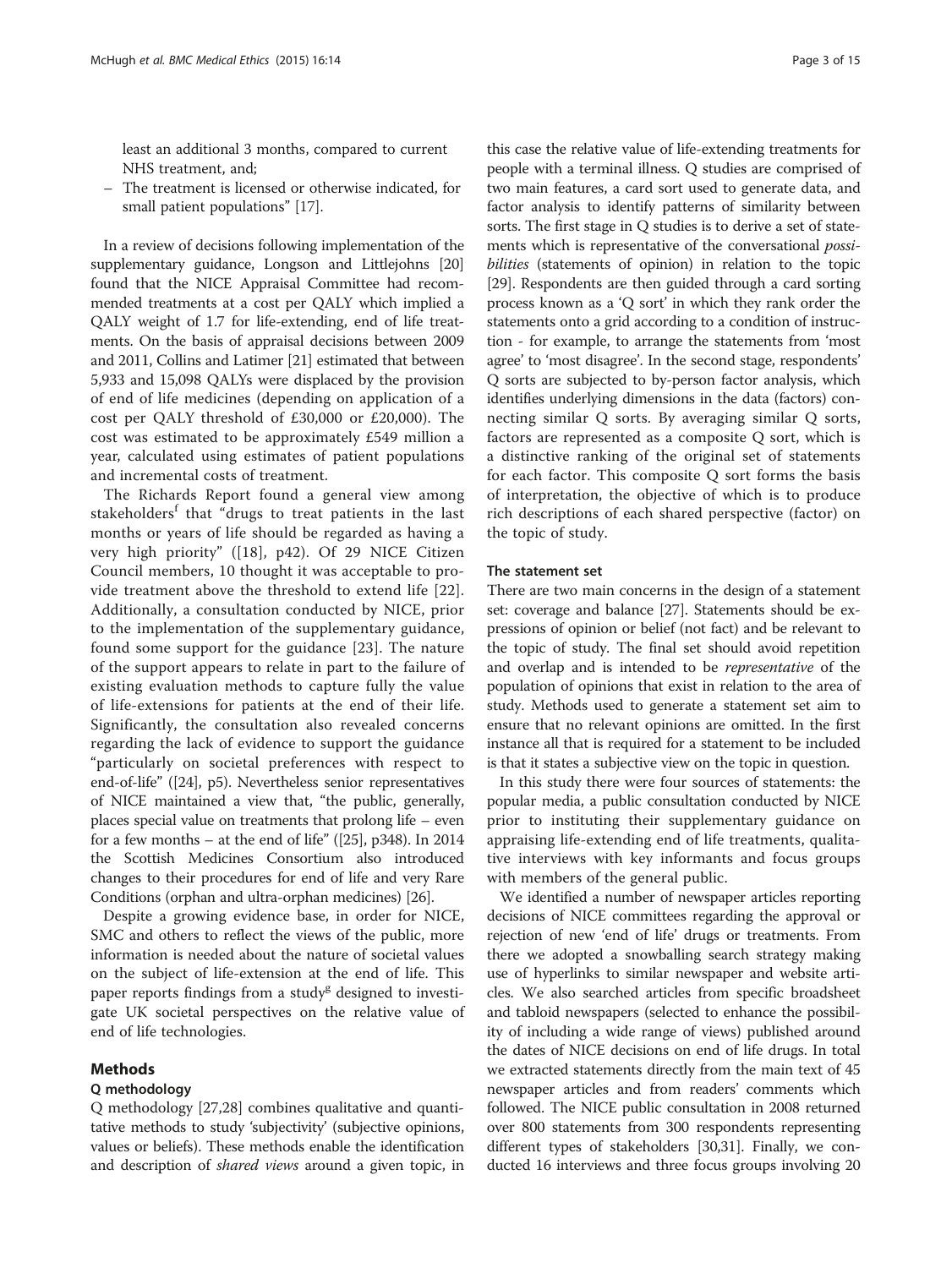participants. We began by interviewing a convenience sample of participants with personal experience of 'end of life' (for example bereaved family members, individuals from a cancer charity, a patient group) and then targeted individuals with relevant professional expertise; this latter group included health and medical professionals, an academic health economist, the pharmaceutical industry and a religious leader. Interviews followed a topic guide using open-ended questions to elicit statements of belief and opinion from respondents. A survey company recruited members of the general public, based on age and sex, to take part in focus groups. These were specifically aimed at eliciting views felt to be underrepresented in the sample of statements already collected, such as around reasons for valuing end of life treatments more than other health gains.

Examination of all sources returned more than 200 statements of belief or value related to the research question. Statements were then categorised using topic codes. Duplicate statements and those statements judged to be of secondary relevance to the research question were deleted, a process undertaken by two researchers (NMc and RB). For example, statements related to the reallocation of resources from other areas of public spending or the role of pharmaceutical companies in drug pricing were excluded because, although interesting, they were not directly related to the research question. Similar statements were merged and a pilot Q set of 65 statements was reduced further, through discussion with the wider research team and piloting with a convenience sample of 15 respondents, to a Q set of 49 statements (see column 2 Table [1](#page-4-0)).

## Data collection

Q methodology sampling techniques are similar to those of qualitative studies and participants are selected purposively to identify data-rich respondents. Respondent sampling does not aim to achieve representation of a population, but rather to include those people who have rich, strong and different views on a subject. Sampling ceases when a 'stable' set of viewpoints are identified and additional participants serve only to confirm existing factors; typically occurring with 40–60 respondents [\[27](#page-14-0)]. In this study, individuals were selected who had different types of experiences or expertise in 'end of life' whether in a professional or personal capacity, who we would expect might take different positions on the subject. Thus we targeted individuals and groups connected, but not limited, to: academia, the pharmaceutical industry, charities and patient groups, religious groups, clinicians and people with experience of terminal illnesses (see Table [2](#page-6-0) for a more detailed account of participants' expertise and experience).

As noted previously, this Q study was the first phase of a larger project, the second phase of which is a survey

designed on the basis of findings from phase 1. For that reason, we also conducted the Q sort in a general population sample, selecting 250 members of the general public using 'non-Q methodological' sampling methods. This respondent group was quota-sampled from 10 regions, with a representative urban and rural split, across the four countries of the UK. Quotas were set for age, gender and employment status and the sample was monitored for representation of religion, ethnicity and self-reported health.

Each respondent completed a Q sort, administered by a member of the research team in the 'purposive' sample and a trained interviewer<sup>h</sup> in the 'General Public' sample. An introduction outlined the focus of the study (see [Appendix 1\)](#page-13-0) then respondents were issued with a pack of 49 shuffled statement cards (Table [1](#page-4-0)) and asked to consider each statement in turn and to assign it to one of three piles: agree, disagree, or neutral. Respondents were then guided through the rank ordering of the statements using the Q grid (see Figure [1\)](#page-7-0). Each space in the Q grid indicates a ranking ranging from −5 (most disagree) to +5 (most agree); all statements within a column are equally ranked. Respondents selected two statements to place in the two 'most agree'  $(+5)$  spaces on the grid, then three statements for position +4 and then five statements for the +3 position. Switching to the 'disagree' side of the Q grid respondents followed the same process, from the left hand side, until statements had been placed in the −5, −4 and −3 columns. Respondents completed the remaining grid, column by column, until all 49 statements had been positioned.

Following the completion of the Q sort there was a short, audio-recorded interview during which respondents were asked to sum up their views on the issues raised and to comment on the statements placed in the extremes of the Q grid, in positions −5 and +5. Interviews were transcribed verbatim and transcripts stored in QSR NVivo 10 [\[32\]](#page-14-0).

#### Analysis

The aim of Q factor analysis is to identify underlying similarities between Q sorts that represent shared points of view. Q sort data were entered into a dedicated software package, PQMethod [\[33](#page-14-0)], and Centroid factor analysis was followed by Varimax rotation. Factor analysis will usually produce several statistically possible factor solutions. We selected the preferred factor structure (number of factors) based on the examination of statistical output and the coherence of accounts from the emergent factors [\[27\]](#page-14-0).

Interpretation of factors involves the holistic interpretation and description of the perspectives represented by the composite Q sort of each factor, with reference to the relative position of statements within and between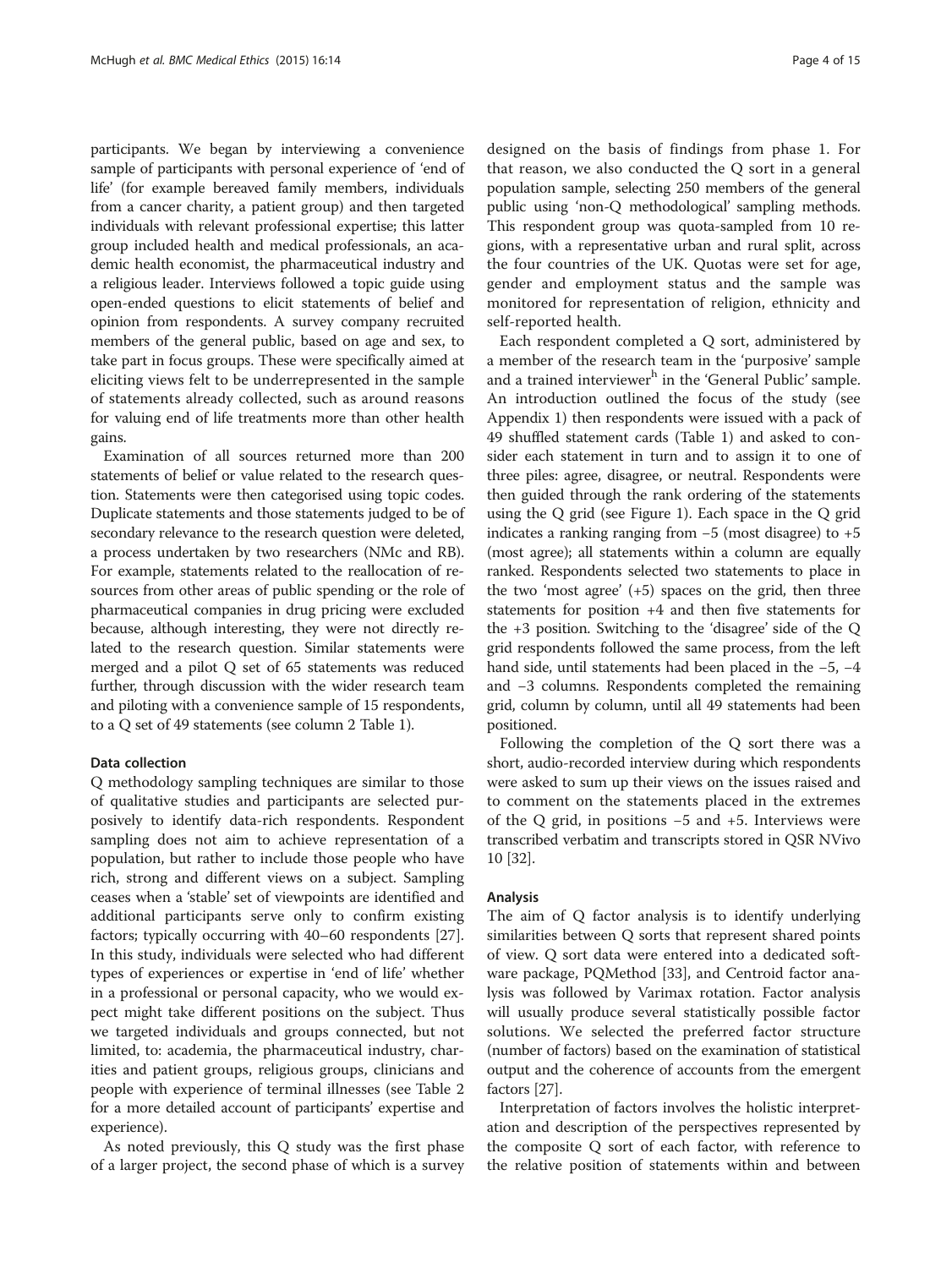# <span id="page-4-0"></span>Table 1 Q set and factor scores

| #              | <b>Factors</b><br><b>Statement</b>                                                                                                                                                                                                                                    |              |                            |        |
|----------------|-----------------------------------------------------------------------------------------------------------------------------------------------------------------------------------------------------------------------------------------------------------------------|--------------|----------------------------|--------|
|                |                                                                                                                                                                                                                                                                       | F1           | F <sub>2</sub>             | F3     |
| 1              | It is not worthwhile devoting more and more NHS money to someone who is going to die soon anyway                                                                                                                                                                      | $()^*$       | $-5*$                      | $2^*$  |
| 2              | We should support an individual patient's choice for treatments that give short life extensions                                                                                                                                                                       | $-3*$        | $3*$                       | $-1*$  |
| 3              | Treatments should be directed towards people who have a greater chance of survival                                                                                                                                                                                    | 3*           | $-1*$                      | $()^*$ |
| $\overline{4}$ | If a special case can be made for expensive treatments for people who are terminally ill, an equal case could be made for drugs<br>which slow dementia, help preserve eye sight, or reduce disability in children                                                     | 3            | $\mathcal{I}$              | 2      |
| 5              | At the end of their life, patients should be cared for at home with a better quality of life rather than have aggressive and<br>expensive treatments that will only extend life for a short period of time                                                            | 4*           | $0^*$                      | $1*$   |
| 6              | If somebody wants to keep fighting until the last possible moment, they should be allowed to do so, regardless of cost                                                                                                                                                | -4           | $1*$                       | $-5$   |
| 7              | It's important to respect the wishes of patients who feel they should take every opportunity to extend their life because of<br>their cultural or religious beliefs                                                                                                   | $-2$         | $1^*$                      | $-3$   |
| 8              | Patients should have the right to refuse life-extending treatments if they choose                                                                                                                                                                                     | 4            | 5                          | 5*     |
| 9              | It is important to offer life-extending treatments to patients who have only recently found out that they are going to die soon                                                                                                                                       | $-2*$        | $0^*$                      | $-1*$  |
| 10             | People should accept that if it's your time to die, it's your time                                                                                                                                                                                                    | $-1$         | $-1$                       | $-1$   |
| 11.            | It is important to give a dying person and their family time to prepare for their death, put their affairs in order, make peace<br>and say goodbyes                                                                                                                   | $1*$         | $\overline{4}$             | 3      |
|                | 12 I would value life extending treatments only if patients get a meaningful length of time - not just a few weeks                                                                                                                                                    | $2^*$        | $-1$                       | $-1$   |
|                | 13 I would place more value on end-of-life treatments than many medical treatments for non-terminal conditions                                                                                                                                                        | $-4*$        | $-2$                       | $-2$   |
|                | 14 People who will die prematurely deserve to take priority over those who have non-life-threatening illnesses, even if it's not<br>such a 'good' use of NHS money                                                                                                    |              | $-5^{*}$ $-1^{*}$ $-3^{*}$ |        |
|                | 15 Expensive drugs for people who are terminally ill and won't benefit very much are not a good use of NHS money                                                                                                                                                      | 2            | $-3*$                      | 3      |
|                | 16 It is human nature to want to preserve life and go on living for as long as we can - it is one of our most basic instincts                                                                                                                                         | $-1*$        | $3*$                       | $1*$   |
|                | 17 If a life-extending treatment for terminally ill patients is expensive, but the only treatment available, it should still be provided                                                                                                                              | $-3$         | $3*$                       | $-3$   |
|                | 18 It may not sound like much, but a few extra weeks or months might mean an awful lot to a family affected by a terminal illness                                                                                                                                     | $0^*$        | 4                          | 3      |
| 19             | Life should only be extended if the patient's quality of life during that time will be good                                                                                                                                                                           | 3            | $1*$                       | 3      |
| 20             | We all have the right to life                                                                                                                                                                                                                                         | $1*$         | $4*$                       | $-1*$  |
|                | 21 We all pay for the NHS so we should have a right to life-extending treatment when we need it                                                                                                                                                                       | -4           | $2^*$                      | $-3$   |
| 22.            | Real help and compassion should be about providing a death with dignity instead of more drugs to get a few more weeks or<br>months out of a very sick body                                                                                                            | 4            | $0^*$                      | 4      |
|                | 23 A year of life is of equal value for everyone                                                                                                                                                                                                                      | $\mathbf{0}$ | $\mathbf{0}$               | $-4*$  |
|                | 24 You can't put a price on life                                                                                                                                                                                                                                      | $0^*$        | $3*$                       | $-3*$  |
|                | 25 We should spend proportionately more on patients when we feel those patients have not had their fair innings - in terms of<br>the length of their life or the quality of that life                                                                                 | $-3*$        | $-1*$                      | $2^*$  |
|                | 26 It is wrong to raise hopes and expectations by making a special case for treatments that will only extend life by a short time                                                                                                                                     | 3*           | $-2^*$ 0 <sup>*</sup>      |        |
|                | 27 To extend life in a way that is beneficial to the patient is morally the right thing to do                                                                                                                                                                         |              | 3*                         | 0      |
|                | 28 If the means of helping someone live longer exists, it is morally wrong to deny them the treatment                                                                                                                                                                 | -3           | $1*$                       | $-4$   |
| 29             | Not giving access to life-extending medicine to a person with a terminal illness is the same as killing them                                                                                                                                                          | -5           | $-2*$                      | $-5$   |
|                | 30 The NHS budget is like a cake. Lots of small portions will do no good but if they are too big only a few people benefit.<br>The simple answer is not to pay for very expensive drugs which only benefit a few                                                      | $1*$         | $-3$                       | $-2$   |
|                | 31 Treatments that are very costly in relation to their health benefits should be withheld                                                                                                                                                                            | $1*$         | $-5*3*$                    |        |
|                | 32 People with a diagnosis of a terminal illness know that they will die early. Other people may not know in advance that they will<br>die (e.g. patients with heart problems). It is unfair to give priority to those whose time of death is more likely to be known | 0            | $-3^{*}$ 1                 |        |
|                | 33 End-of-life drugs are not a cure, they are life-prolonging. There is no point in delaying the inevitable for a short time                                                                                                                                          | $1*$         | $-4*$                      | $-2*$  |
|                | 34 Patients at the end of life will grasp any slightest hope but that is not a good reason for the NHS to provide costly treatments<br>that may extend life by a short time                                                                                           | $2*$         | $-3^{*}$                   | $4^*$  |
| 35             | NHS provision of life-extending treatments should be decided on the basis of their cost and health benefits                                                                                                                                                           | 5            | $-2^*$ 4                   |        |
| 36             | Treatments that provide a short life extension are not worth it - they are only prolonging the pain for the patient's family/friends -1                                                                                                                               |              | $-4^{*}$                   | $-2$   |
|                | 37 All human life is precious                                                                                                                                                                                                                                         | 1            | 5*                         | 0      |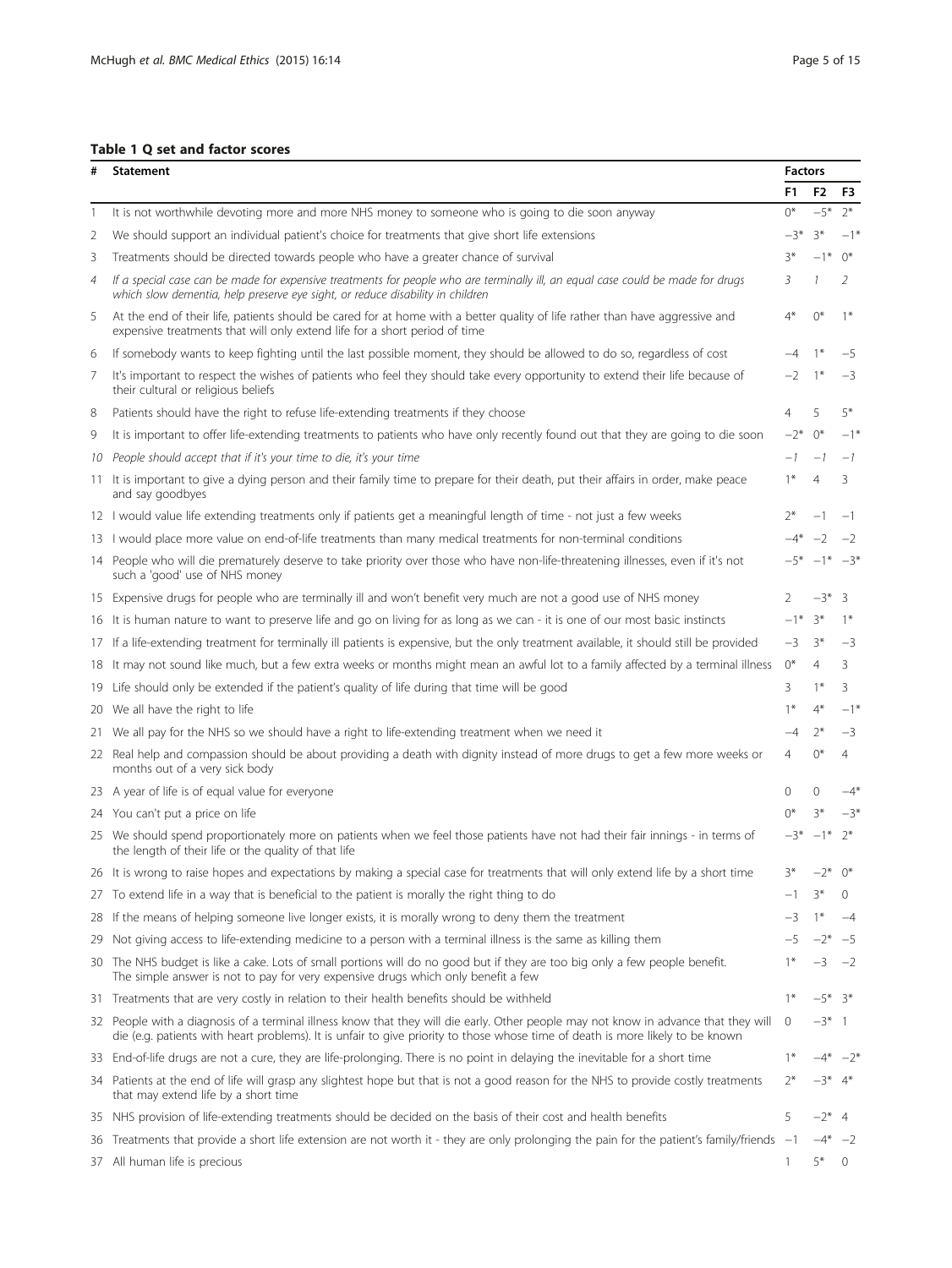#### Table 1 Q set and factor scores (Continued)

|    | 38 The health system should be about getting the greatest benefit overall for the population                                                                                                        | $5*$                  | $\Omega$                           |          |
|----|-----------------------------------------------------------------------------------------------------------------------------------------------------------------------------------------------------|-----------------------|------------------------------------|----------|
| 39 | Extending life for people with terminal illness is only postponing death                                                                                                                            | $\Omega$              | $-3^*$ 0                           |          |
|    | 40 Life is sacred and if it is possible to preserve life, every effort should be made to do so                                                                                                      | $-3$                  | $1*$                               | $-4$     |
|    | 41 I wouldn't want my life to be extended just for the sake of it - just keeping breathing is not life                                                                                              | ₹?                    | $0^*$                              | 5*       |
|    | 42 Treating terminally ill patients as more 'worthy' of NHS money undervalues the health of other NHS patients                                                                                      | $2^*$                 | $-2^*$ 0 <sup>*</sup>              |          |
|    | 43 Everyone has a right to basic healthcare but there has to be limits and expensive, end-of-life, drugs are not basic care                                                                         | フォ                    | $-1$ <sup>*</sup> $1$ <sup>*</sup> |          |
|    | 44 An end-of-life treatment which extends life-expectancy by 3 months now, is more valuable than a treatment for a long-term<br>illness which extends life-expectancy by 3 months in ten years time | $-2^*$ 0 <sup>*</sup> |                                    | $7^*$    |
|    | 45 New breakthroughs are made every day - where there's life there's hope                                                                                                                           | $-1$ $2^*$            |                                    | $-1$     |
|    | 46 A few weeks of extra time is more valuable when patients only have a short time left                                                                                                             | $-1$ * 2              |                                    |          |
| 47 | It's important to provide life-extending treatments to give a dying person time to reach a significant milestone, like a family<br>event or a personal achievement                                  | $-2^*$ 2              |                                    |          |
| 48 | I think life-extending treatments for people who are terminally ill are of less value as people get older                                                                                           | $-2^{*}$              |                                    |          |
| 49 | Treating people at the end of life is not going to result in big health gains but the health system should be about looking after<br>those patients in greatest need                                | $\Omega$              |                                    | $\Omega$ |

\*denotes those statements that distinguish each factor from the other two factors (p < 0.01).

Italicized statements are consensus statements that do not distinguish between any two pairs of factors (non-significant at p > 0.01).

factors. Particular attention is given to salient statements, which are those in the outer columns of each side of the Q grid i.e. -5, −4, +4 or +5, and distinguishing statements, which are those with a significantly  $(p < 0.01)$  different position in the composite Q sort of a factor as compared to the other factors (see Table [1\)](#page-4-0). Additionally, interpretation makes use of responses to the post Q sort qualitative interviews of respondents with a high factor loading on only one factor. These data often help to make connections, or offer explanations for why a statement is important or why the placement of two statements might be related.

#### Research ethics

Ethical approval for this study was obtained from the School of Health and Life Sciences Ethics Committee, Glasgow Caledonian University (reference B11/04) and the work was undertaken in line with the principles of the Declaration of Helsinki [[34](#page-14-0)]. Individuals identified as possible participants for interviews, focus groups or Q sorts were provided with an information document describing: the purpose and nature of the research; details about confidentiality and storage of data; ethical approval and funding of the project. All participants were given the opportunity to ask further questions or to seek clarification about any aspect of the study before deciding whether to take part. Participants were assured that they would not be identified in any project publications or other outputs, informed they were free to withdraw from the study at any time and that there were no right or wrong answers to the questions posed. Written informed consent was provided by all interview and Q sort participants prior to data collection. Verbal informed consent was provided by focus group participants.

#### Results

59 Q sorts from the 'purposive' sample were analysed (see Table [3](#page-8-0) for a summary of respondents' characteristics). A range of factor solutions were examined and a three factor solution yielded interpretable accounts, which were consistent with the qualitative data. From the 'General Public' sample, factor analysis resulted in two factors which were highly correlated with the first two factors from the purposively sampled respondents; with correlations of 0.74 and 0.92 respectively. No additional viewpoints were identified in the general population sample and so we focus on the more detailed results from the purposive sample. The two viewpoints from the general population enter our analysis as composite Q sorts – a form of 'meta-respondent' (shown in Table [2](#page-6-0) as METAGP1 and METAGP2) allowing the positioning of the three factors together with those from the public. Thus 61 Q sorts formed our final sample with the three factor solution remaining stable.

The factors represent three different perspectives, and all 61 Q sorts are, positively or negatively, to some greater or lesser degree, associated with all three accounts. Factors 1 to 3 were defined by 19, 15 and 16 Q sorts, respectively (see Tables [2](#page-6-0) and [3](#page-8-0) for more details). An explanation of the rule used to indicate a defining sort follows Table [2](#page-6-0) (for example, respondent EX044 in Table [2,](#page-6-0) helps to define factor 1). Others do not define a factor and/or agree in part with more than one account and are known as 'mixed loaders' (for example respondent EX006).

Table [1](#page-4-0) shows the composite Q sorts for the three factors. The correlations between composite Q sorts were −0.05 between factors 1 and 2, 0.68 between factors 1 and 3 and 0.09 between factors 2 and 3, indicating that factors 1 and 3 are similar (the similarities and differences between these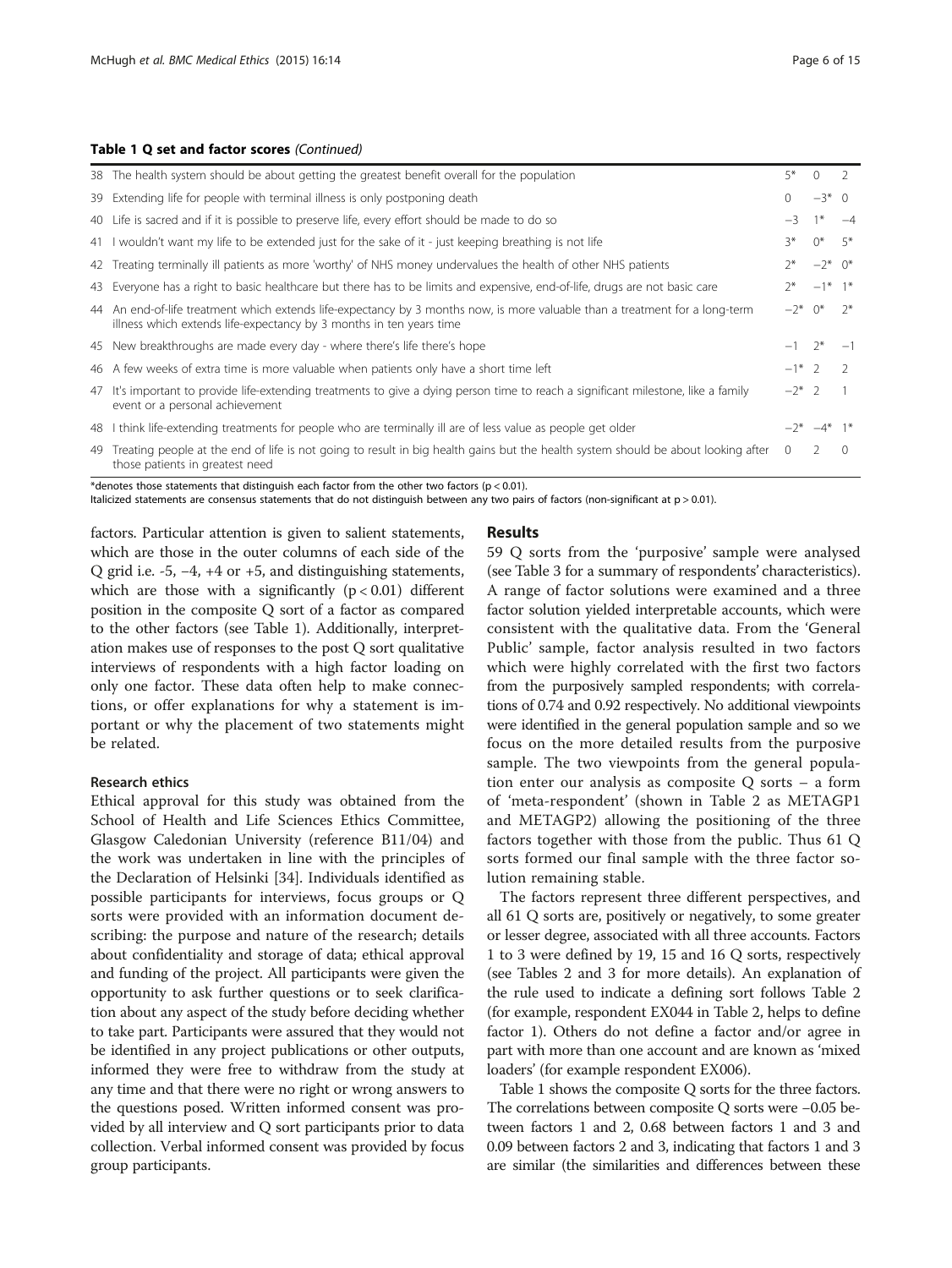| Q sort  | Formal expertise/association                | Experiential/ belief/personal   | F <sub>1</sub> | F <sub>2</sub> | F3      |
|---------|---------------------------------------------|---------------------------------|----------------|----------------|---------|
| EX044   | Health services research/health policy      | Patient family                  | $0.81*$        | 0.10           | 0.17    |
| EX045   | NHS support worker                          | Patient/Carer of cancer patient | $0.79*$        | $-0.19$        | 0.03    |
| EX037   | General Practitioner                        |                                 | $0.79*$        | $-0.00$        | 0.19    |
| EX005   | Outcomes researcher/pharmaceutical industry |                                 | $0.75*$        | 0.04           | 0.46    |
| EX023   | Health care law/bioethics/NHS               |                                 | $0.75*$        | 0.02           | 0.42    |
| METAGP2 |                                             |                                 | $0.74*$        | 0.14           | 0.39    |
| EX033   | Health economist/health policy/government   |                                 | $0.70*$        | $-0.20$        | 0.42    |
| EX054   | Politician                                  | Patient family                  | $0.70*$        | 0.29           | 0.13    |
| EX057   | Journalist                                  |                                 | $0.69*$        | $-0.31$        | 0.20    |
| EX017   | Ethics and law/academic                     |                                 | $0.69*$        | 0.23           | 0.40    |
| EX031   |                                             | Patient family                  | $0.69*$        | $-0.15$        | 0.26    |
| EX040   | Journalist                                  | Patient family                  | $0.69*$        | $-0.27$        | 0.52    |
| EX003   | Health economist/academic                   |                                 | $0.67*$        | $-0.03$        | 0.15    |
| EX015   | Health economist/academic                   |                                 | $0.64*$        | 0.21           | 0.55    |
| EX034   | Health policy/charity                       |                                 | $0.62*$        | 0.44           | 0.36    |
| EX058   | Pharmacy/NHS                                |                                 | $0.62*$        | 0.11           | 0.27    |
| EX056   | Pharmacist/public health/NHS                |                                 | $0.52*$        | 0.13           | 0.47    |
| EX052   | Oncologist                                  |                                 | $0.48*$        | 0.23           | 0.36    |
| EX036   | Anglican Clergyman                          |                                 | $0.42*$        | 0.23           | 0.28    |
| METAGP1 |                                             |                                 | $-0.14$        | $0.92*$        | $-0.19$ |
| EX030   |                                             | Cancer survivor                 | $-0.30$        | $0.85*$        | $-0.25$ |
| EX050   | Nurse (cancer/palliative care)              |                                 | 0.03           | $0.76*$        | 0.20    |
| EX053   | Health policy                               | Patient family                  | $-0.18$        | $0.72*$        | $-0.00$ |
| EX038   | Journalist                                  | Patient                         | $-0.27$        | $0.67*$        | 0.11    |
| EX049   | Sikh/charity                                |                                 | $-0.06$        | $0.65*$        | $-0.12$ |
| EX029   | Health policy/NHS manager                   | Patient                         | 0.08           | $0.65*$        | 0.14    |
| EX010   | Medical marketing                           |                                 | $-0.20$        | $0.62*$        | 0.35    |
| EX009   |                                             | Experience of bereavement       | 0.22           | $0.61*$        | 0.14    |
| EX032   | Public health/health policy/NHS             |                                 | 0.25           | $0.60*$        | 0.25    |
| EX041   | Chaplain/hospice                            |                                 | 0.21           | $0.59*$        | 0.24    |
| EX042   | Health policy/hospice                       |                                 | 0.15           | $0.58*$        | 0.19    |
| EX059   | Muslim                                      |                                 | 0.03           | $0.54*$        | $-0.17$ |
| EX022   | Cancer charity/cancer nurse                 |                                 | 0.32           | $0.46*$        | 0.32    |
| EX018   | Cancer nurse                                |                                 | 0.15           | $0.45*$        | 0.39    |
| EX024   | Economist/industry                          |                                 | $-0.09$        | 0.25           | $0.77*$ |
| EX014   | Health economist/academic                   |                                 | 0.37           | 0.30           | $0.68*$ |
| EX011   | Health economist/academic                   |                                 | 0.25           | 0.26           | $0.66*$ |
| EX026   | Health economist/academic                   |                                 | 0.38           | $-0.09$        | $0.65*$ |
| EX055   | Oncologist                                  |                                 | 0.03           | 0.27           | $0.65*$ |
| EX025   | Health economist/pharmaceutical industry    |                                 | 0.44           | $-0.05$        | $0.63*$ |
| EX001   | Ethics/academic                             |                                 | 0.27           | 0.10           | $0.63*$ |
| EX007   | Health economist/NHS                        |                                 | 0.29           | 0.17           | $0.58*$ |
| EX028   | Health economist/academic                   |                                 | 0.33           | 0.14           | $0.58*$ |
| EX021   | Health economist/academic                   |                                 | 0.30           | 0.10           | $0.54*$ |

<span id="page-6-0"></span>Table 2 Respondents' expertise/ experience and factor association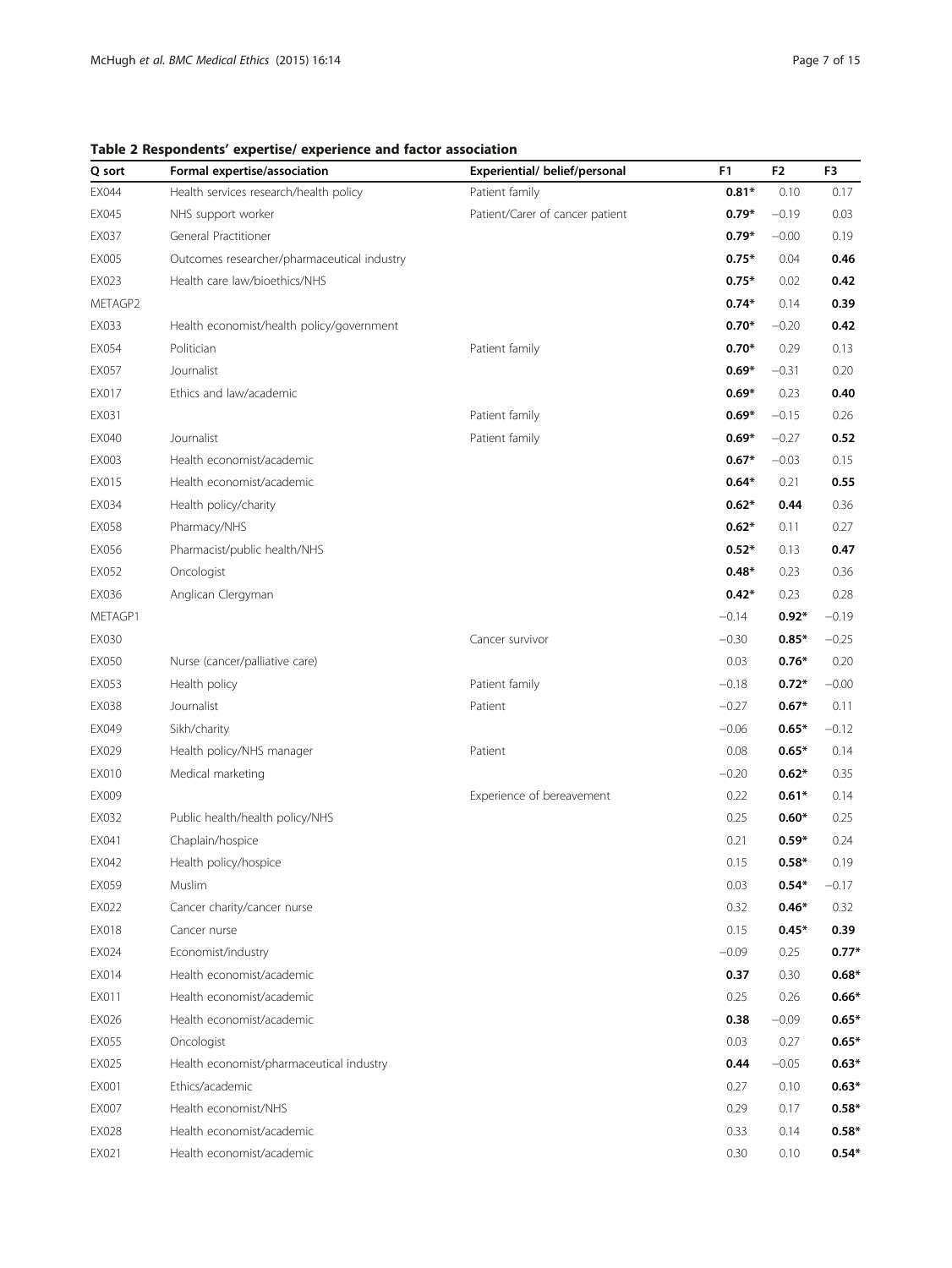| EX047       | Palliative medicine/charity                          |                                           | 0.43 | 0.16    | $0.53*$ |
|-------------|------------------------------------------------------|-------------------------------------------|------|---------|---------|
| EX016       | Health economist/academic                            |                                           | 0.43 | 0.12    | $0.52*$ |
| EX043       | Nurse (cancer/palliative care)/charity               |                                           | 0.33 | 0.14    | $0.52*$ |
| EX002       |                                                      | Experience of bereavement/dignitas member | 0.50 | $-0.03$ | $0.51*$ |
| EX004       | Medical ethics/academic                              |                                           | 0.23 | 0.21    | $0.43*$ |
| EX020       | Public health/health policy/NHS                      |                                           | 0.22 | 0.16    | $0.38*$ |
| EX006       | Medical advisor/pharmaceutical industry              |                                           | 0.33 | 0.34    | 0.45    |
| EX008       | Health technology assessment/pharmaceutical industry |                                           | 0.48 | 0.28    | 0.51    |
| EX012       | Cancer research/academic                             |                                           | 0.57 | 0.17    | 0.57    |
| EX013       | Health economist/NHS                                 |                                           | 0.59 | $-0.27$ | 0.58    |
| EX019       | Health economist/academic                            |                                           | 0.52 | $-0.34$ | 0.58    |
| EX027       | Bioethics/academic                                   |                                           | 0.49 | 0.13    | 0.48    |
| EX046       | Medical consultant/palliative medicine               |                                           | 0.50 | 0.32    | 0.58    |
| EX035       | Health policy/charity                                |                                           | 0.34 | 0.38    | 0.50    |
| EX048       | Nurse/health policy                                  | Patient                                   | 0.38 | 0.29    | 0.46    |
| EX051       | Cancer nurse                                         |                                           | 0.44 | 0.41    | 0.44    |
| EX060       | Muslim                                               |                                           | 0.38 | 0.24    | $-0.40$ |
| % exp. Var. |                                                      |                                           | 22   | 14      | 19      |

<span id="page-7-0"></span>Table 2 Respondents' expertise/ experience and factor association (Continued)

The significance level for factor loadings is taken as 2.58 (SE). SE represents standard error that is defined as 1/√N where N is the number of statements in the Q set. In this case then, 2.58 (SE) = 2.58 (1/ $\sqrt{49}$ ) = 0.37. Significant loadings are shown in bold type

The automatic flagging procedure in PQ method software was used to identify defining sorts (\*) according to the following rule: Flag loading a: if (1)  $a^2 > h^2/2$ (factor 'explains' more than half of the common variance) and (2)  $a > 1.96/\sqrt{N}$  items) (loading 'significant at p < .05').

two factors are drawn out in the subsequent factor descriptions). There were two consensus (non-distinguishing) statements across the three factors, #4 and #10.

In the following subsections each of the three factors is described with reference to the positioning of statements within each factor, and quotes from the post Q sort interviews are used to enhance both the interpretation and the description of these accounts. Notation is used in the descriptions below as follows: # indicates statement number, and is followed by the position of that statement on the grid for that factor. For example, (#38, +5) indicates that statement number 38 appeared in position +5 for the factor in question.



# Factor 1: A population perspective – value for money, no special cases

Factor 1 describes a system-level perspective in which provision of treatments and services within the National Health Service (NHS) should aim to maximise health benefits overall for the population, from the budget available, in order to best serve the interests of society (#38, +5). NHS resources should be allocated on the basis of the costs of treatment in relation to the health benefits that arise from treatment (#35, +5). Because the health system has limited resources with multiple potential uses, value for money is important  $(\#15, +2; \#14, -5)$ . Hence treatments that yield the greatest health improvements with respect to cost should be prioritised. This overriding principle implies that, aside from their capacity to benefit, all patient groups are considered equally deserving of treatment, no matter what their age (#48, −2), type of condition (#13,  $-4$ ; #14,  $-5$ , #4,  $+3$ ) or 'level of need' (#49, 0).

"people often say . . . . . they think it's scandalous that something as unimportant as money should stand between somebody in life and death, and you can understand emotionally why that sounds right until they stop and think about, well money isn't just money it's somebody else's opportunity for easement of pain or suffering or prolongation of perhaps a better quality of life" (EX040).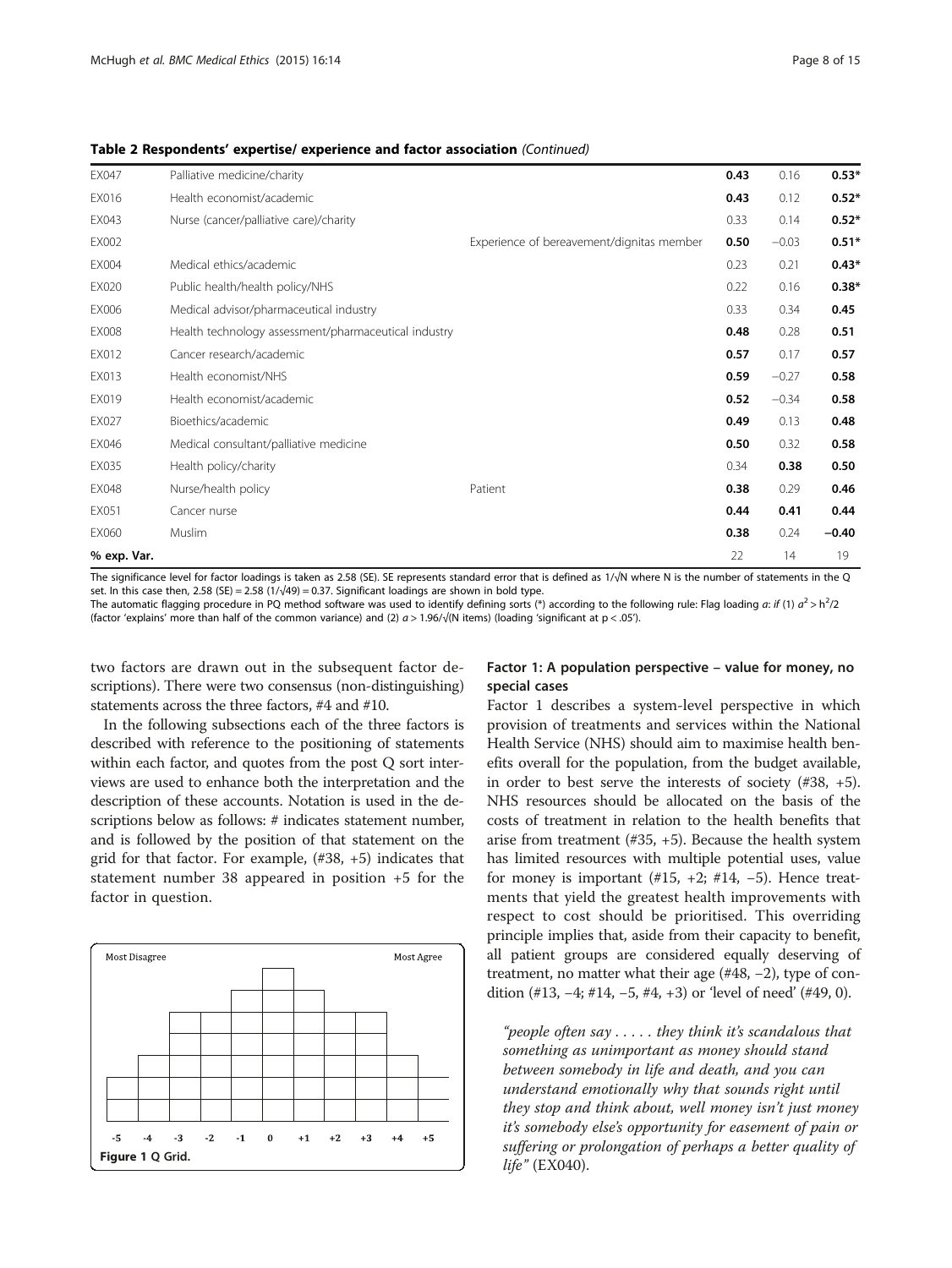|                                            |                                                               | Full           | Sample | <b>Defining Sorts</b> |                    |                |
|--------------------------------------------|---------------------------------------------------------------|----------------|--------|-----------------------|--------------------|----------------|
|                                            |                                                               |                | N %    | $F1(n=$<br>$19***$    | $F2(n=$<br>$15***$ | $F3(n=$<br>16) |
| Age                                        | $18 - 30$                                                     |                | 4 7%   | $\mathbf{1}$          | $\mathbf{1}$       | $\mathbf{1}$   |
|                                            | $31 - 50$                                                     | 31             | 53%    | 8                     | 6                  | 10             |
|                                            | $51 - 64$                                                     | 17             | 29%    | 8                     | 5                  | $\overline{2}$ |
|                                            | $65+$                                                         | 5              | 9%     | $\mathbf{1}$          | $\overline{2}$     | 2              |
|                                            | Not stated                                                    | $\overline{2}$ | 3%     | $\mathbf{0}$          | $\mathbf{0}$       | 1              |
| Gender                                     | Female                                                        | 35             | 59%    | 11                    | 10                 | 7              |
|                                            | Male                                                          | 24             | 41%    | $\overline{7}$        | 4                  | 9              |
| <b>Expertise</b>                           | <b>NHS</b>                                                    | 22             | 36%    | 8                     | 6                  | 5              |
|                                            | Academic                                                      | 14             | 24%    | 3                     | $\mathbf{0}$       | 8              |
|                                            | Pharmaceutical Industry                                       | 6              | 10%    | $\mathbf{1}$          | 1                  | $\overline{2}$ |
|                                            | Religion                                                      | 5              | 8%     | $\mathbf{1}$          | 3                  | $\mathbf{0}$   |
|                                            | Patient Groups (e.g. Cancer charities)                        | 3              | 5%     | $\mathbf{1}$          |                    | 0              |
|                                            | Journalist                                                    |                | 3 5%   | $\overline{2}$        | 1                  | $\circ$        |
|                                            | Politician                                                    | $\mathbf{1}$   | 2%     | $\mathbf{1}$          | 0                  | $\circ$        |
|                                            | Personal experience of terminal illness and/or<br>bereavement |                | 5 8%   | $\mathbf{1}$          | $\overline{2}$     | 1              |
| <b>Experience of Terminal Illness (all</b> | Cancer                                                        | 30             |        | 10                    | 10                 | 5              |
| respondents)***                            | Other terminal illness                                        | 23             |        | 8                     | 8                  | 4              |
|                                            | No                                                            | 16             |        | $\overline{4}$        | $\mathbf{1}$       | 8              |
|                                            | Unstated                                                      | 1              |        | $\mathbf{0}$          | $\mathbf 0$        | $\mathbf 0$    |

#### <span id="page-8-0"></span>Table 3 Summary characteristics of full sample respondents (n = 59\*) and respondents defining the factors

Note \*characteristics of the general public sample defining the two 'meta-respondents' 60 and 61 are available from the authors on request. \*\*This total includes a 'meta-respondent' for F1 and F2 respectively. Individual characteristics for 'meta-respondents' are not included in this table. \*\*\*Categories within 'Experience of Terminal Illness' are not mutually exclusive so responses will not sum to 59.

The aim of maximising population health from the available budget means judging provision on the basis of expected health gains from treatment. People with terminal illnesses have, by definition, limited potential for health gains, but due consideration should be given to patients who do not have a terminal illness as well as those that do  $(442, +2)$ . Terminal illness should not be treated as a special case (#4, +3; #14, −5; #13, −4; #44, −2) and doing so would imply that health gains for people with terminal illness are valued more highly, devaluing the health of all other NHS patients (#42, +2).

# "These people do not deserve to take priority because everybody's got the same right to be treated…" (EX037).

Life-extending treatments, which only provide a short life extension at high cost, should not be provided (#2, −3; #15, +2). Instead resources should be directed towards other patients with a greater chance of benefit (#6, −4; #3, +3). Prioritising life extending treatments could also raise false hopes among patients who may have high expectations of treatments that may not deliver on meaningful health benefits (#26, +3; #34, +2).

"typically people have a perception they'll get a lot more for using expensive drugs at the end of life than actually the evidence suggests that they will. And many people who talk about life extending treatment to the end of life, possibly actually think that they're going to have their life saved and cured......actually it's pretty unclear whether it will make a difference" (EX023).

Although an individual may have paid into the system through their tax contributions, the NHS is a public resource designed to get the best overall health for the population and people do not have a right to claim life extending treatment particularly as these treatments are not 'basic care' (#6, −4; #21; −4; #43, +2). There is no inherent moral requirement, in this account, to provide treatments (#28, −3) on the basis that patients have not had their 'fair innings' in life (#25, −3); or because they have recently learned they have a short life expectancy due to illness (#9, −2); or having no other treatments available (#17, −3). Since the emphasis is on health benefits, it also follows that life-extending treatments should not be provided on the basis of non-health benefits,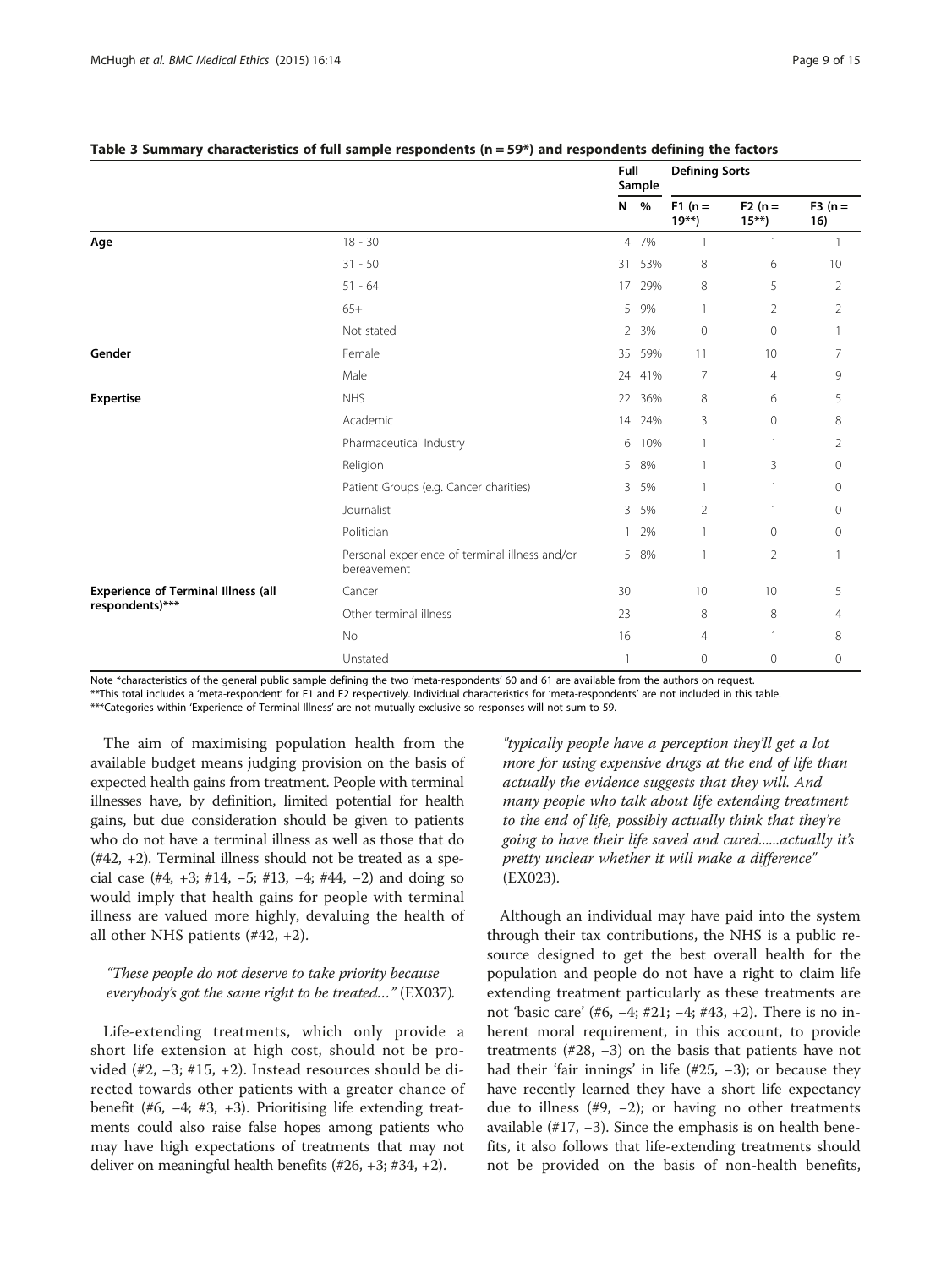whether this be for religious or cultural reasons (#7, −2), to enable an individual to reach a significant milestone (#47,  $-2$ ), or even because life is sacred (#40,  $-3$ ).

Given that this account is focused on providing the most cost effective treatments, other (less effective, more costly) treatments would not be provided and hence this population approach undermines what some patients would regard as their individual right to access specific treatment options - unless those treatment choices would also maximise population health (#6,  $-4$ ; #2,  $-3$ ; #21,  $-4$ ). Patients do not have a choice of all possible treatments, but across all factors there is agreement that they do have the right to refuse treatment if they choose  $(\#8, +4)$ . Life extending treatments are only of value if they are likely to have significant health benefits to the individual such as enhanced quality of life  $(\#19, +3)$  and/or a meaningful life extension  $(\#12, +2; \#26, +3)$ . An individual's wishes to have a more comfortable and dignified end of life at home with a better quality of life is more important than aggressive and expensive treatments with little benefit (#22, +4; #5, +4).

# Factor 2: Life is precious – valuing life-extension and patient choice

This account is based on a belief that human life is precious, the desire to preserve life is inherent in human nature and the impulse to go on living as long as we can is a basic instinct  $(#37, +5; #16, +3)$ . As such, everyone should have a right to life (#20, +4) and end of life treatments that result in a short life extension (and not a cure) are worth providing (#1, −5; #33, −4; #36, −4; #49, +2) even as people get older (#48, −4). Short life extensions for people who are terminally ill are viewed as preserving (#16, +3) and prolonging (#33, −4) life rather than postponing death (#39, −3).

From this perspective, cost effectiveness should not be the principal basis of coverage decisions (#31, −5; #24, +3) and just because treatments are expensive in relation to their benefits does not, for factor 2, mean they should not be provided (#1, −5; #34, −3; #15, −3; #35, −2).

"I think it is wrong to withhold a life prolonging medication from someone on the basis of cost or age" (EX050).

"…we cannot completely ignore cost but it should not be our fundamental decision maker" (EX050).

"extending life for people with terminal illnesses is only postponing death? Well I would say that my feelings again are the reverse of that, that we're enhancing what life is left" (EX029).

A key issue for factor 2 is individual patients' choice. Patient choice should inform resource allocation decisions

 $(\#8, +5; \#2, +3)$ . This is an account grounded in rightsbased arguments, which places the patient at the centre  $(\#27, +3; \#20, +4; \#21, +2; \#16, +3)$ . Life-extending treatment should be provided if a patient wants it as everyone has contributed to the funding of the NHS  $(\#21, +2)$ . Crucially, this should apply not only to life-extending treatments for terminal illness, but also to other NHS patients with non-terminal conditions (#13, −2).

"I think that if a system such as the NHS is to be truly compassionate, the patient choice and family choice has to be one of the premier things that we consider" (EX009).

Short extensions to life may be valued for the nonhealth benefits to terminally ill patients or their families helping them to prepare for life without their loved one, put their affairs in order, make peace, or say goodbye (#11, +4; #36, −4; #18, +4). Life extension, if it is beneficial to the patient, is morally the right thing to do according to this account  $(\#27, +3)$ .

"if (someone wants) to achieve completion, resolution and closure around certain issues, I believe that they have a moral case for life-prolonging drugs" (EX038).

Factor 2 preserves hope of cure if life can be extended for even a short period of time, here 'where there is life there is hope' and the potential for new breakthroughs  $(\#45, +2; \#26, -2).$ 

# Factor 3: Valuing wider benefits and opportunity cost – the quality of life and death

Factor 3 is, like factor 1, an account based on concerns about achieving value for money with respect to NHS resources  $(\#35, +4; \#15, +3)$ . Assessing the benefits of treatments in relation to costs will result in denial of treatments, and withholding cost-ineffective treatments is acceptable and consistent within this account (#31, +3). Individuals do not have a guaranteed right to be provided with any treatment that is available (#6, −5; #21, −3) because the effective use of limited NHS resources must be considered (# 14, −3; #35, +4; #31, +3; #34, +4).

"We should be aware of what it is costing to keep us alive and what the cost to other people might be" (EX002).

"it's important that NHS resources are spent in a way that is good value for money" (EX014).

Unlike factor 1, this account also incorporates the value that patients and their families attach to life extension at the end of life. Thus, treatments which extend life by a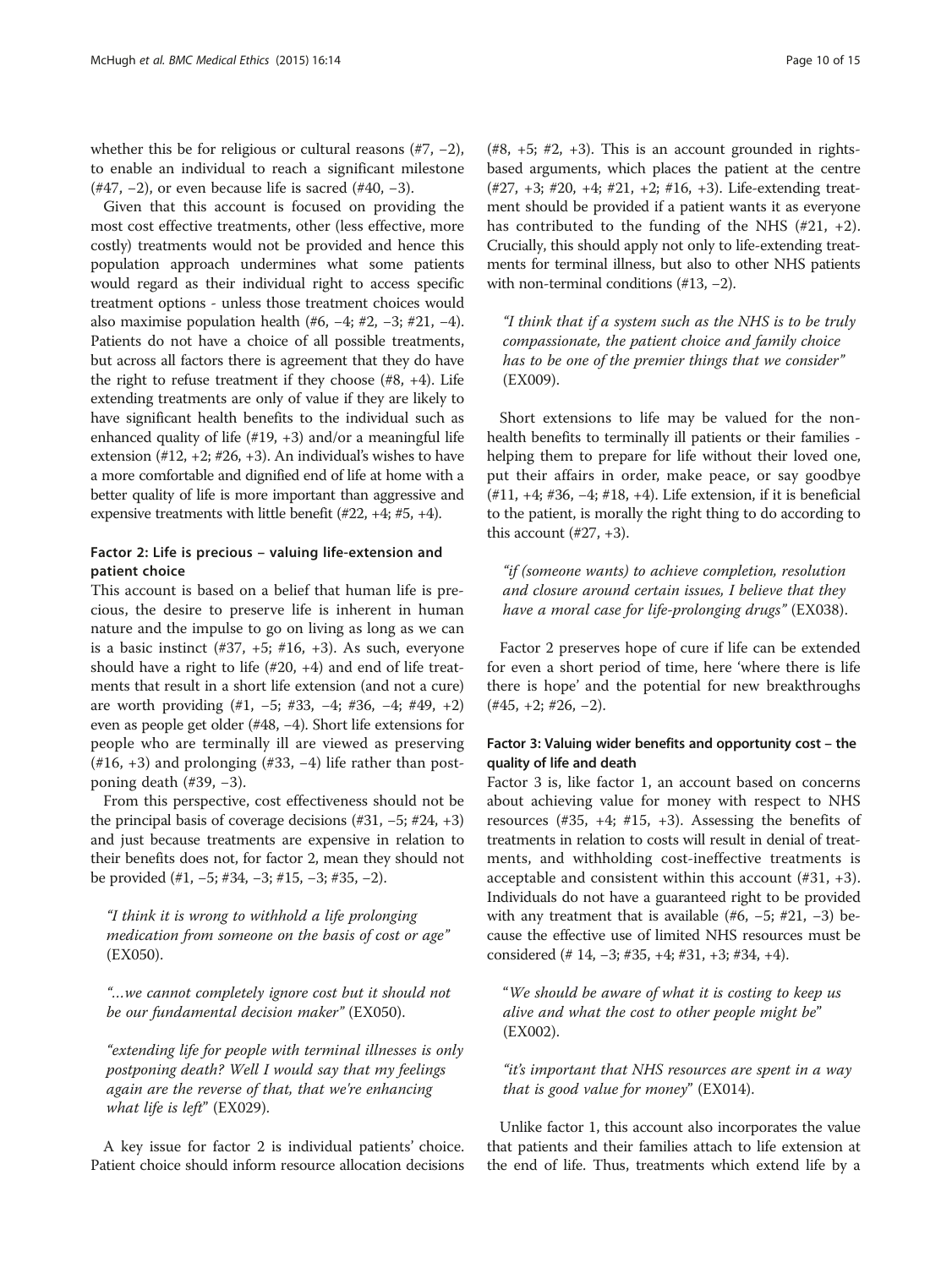short time, at high cost, could be (potentially) good value for money by accounting for the value placed on that time. Such value arises from non-health benefits such as preparing for death, making peace, spending time with family and saying goodbye  $(\#11, +3; \#18, +3;)$ . Time itself could be more valuable when only a short life remains  $(\#46, +2; \#44, +2)$ , but treatments for patients who are terminally ill are not regarded as more valuable across the board (#13;  $-2$ ; #14,  $-3$ ) because quality of life and quality of death are important (#22, +4; #19, +3). For factor 3, not all treatments at the end of life are more valuable per se, but some treatments, even those associated with small health gains, may yield other benefits to patients and families which are of great value at the end of life. It follows that there may be benefits that are not currently captured in cost effectiveness analyses.

Respondents who are associated with factor 3 place great importance on not extending life for the sake of it and patients' right to refuse treatment (#41, +5; #8, +5), a concern which is consistent with an emphasis on the importance of quality of life and dignity in dying  $(\#19, +3; \#22, +4)$ .

"we don't run society just for the aim of maximising the person-years that can be lived and .. just because something is technically possible, it doesn't mean that that should be done" (EX014).

"we should think about how people die and not just try and pretend it doesn't happen or it's not going to happen" (EX011).

"death is now a huge taboo and a huge fear and so the end of life is looked on with horror and it should not be" (EX002).

This account holds that there are cases where more value should be placed on time at the end of life than for other patients, at other times (#23, −4; #44, +2; #46, +2). However, the value of life extensions for people with a terminal illness is not unconditional and provision should not be based on an individual's cultural or religious beliefs (#7,  $-3$ ) or desperate hopes (#34,  $+4$ ), there must be a worthwhile benefit (#40,  $-4$ ; #15,  $+3$ ), as opportunity cost needs to be considered.

"opportunity cost matters, treating terminally ill patients as more worthy of NHS money, undervalues the health of other patients? Yes it does because you have to say to somebody else, 'we think they're more valuable and therefore you're less valuable'" (EX026).

## **Discussion**

The aim of this study was to identify and describe the societal perspectives that exist around the relative value of life-extending treatments for terminally ill patients. The empirical literature had previously not explored qualitatively and in-depth the views that exist, instead studies have been quantitative, choice based or equivalence approaches to preference elicitation. Their equivocal findings highlighted the need for more extensive qualitative exploration to help elucidate possible reasons for disparities in quantitative findings. The three shared perspectives found in this study highlight the plurality of views and the importance, for both researchers and policymakers, of a greater understanding of the issues surrounding this topic.

#### Discussion of the factors

Factor 1 closely resembles a utilitarian perspective. The central principle is to achieve the greatest health gains for the greatest number through the efficient allocation of limited resources. People who are strongly associated with this point of view would be unlikely to support a policy which gave extra weight to relatively small health gains that result from life-extending treatments at the end of life and hence the supplementary guidance for end of life treatments [\[17\]](#page-14-0) would be unlikely to meet with the approval of individuals associated with factor 1.

Factor 2 is wholly different from factor 1. The utilitarian tendencies of factor 1 mean that restricting the availability of cost-ineffective treatments is acceptable, whereas factor 2 respondents reject the denial of life extending treatments to patients with terminal illnesses. In this account patients' rights are central and life is regarded as precious and priceless so even high cost treatments that deliver limited benefits should not be withheld from patients. This account is consistent in that treatments should be provided if patients and their families feel they will be beneficial and that patients should still be able to refuse life-extending treatments if they choose. Yet it is unclear whether people who align with factor 2 would support the existence of a special policy for end of life medicines. This is not because they believe these treatments should not be provided but rather they appear to disagree with cost effectiveness analysis altogether as a means of guiding provision and oppose restriction of access to any treatments for any patients who want them, regardless of whether they are terminally ill or not.

Factor 3 appears to be a more nuanced and balanced perspective as it supports value for money, but that value is broader than health gains and partly defined by individual (over societal) preferences. Life-extending treatments may be very valuable (and hence should be provided) but, crucially, value is contingent on quality of life and life should not be extended for the sake of it. Efficiency is an important aspect of this account, and patients do not have a right to any and all treatments, some of which will be withheld on the grounds of cost effectiveness. Given the emphasis on quality of life, it is unlikely that respondents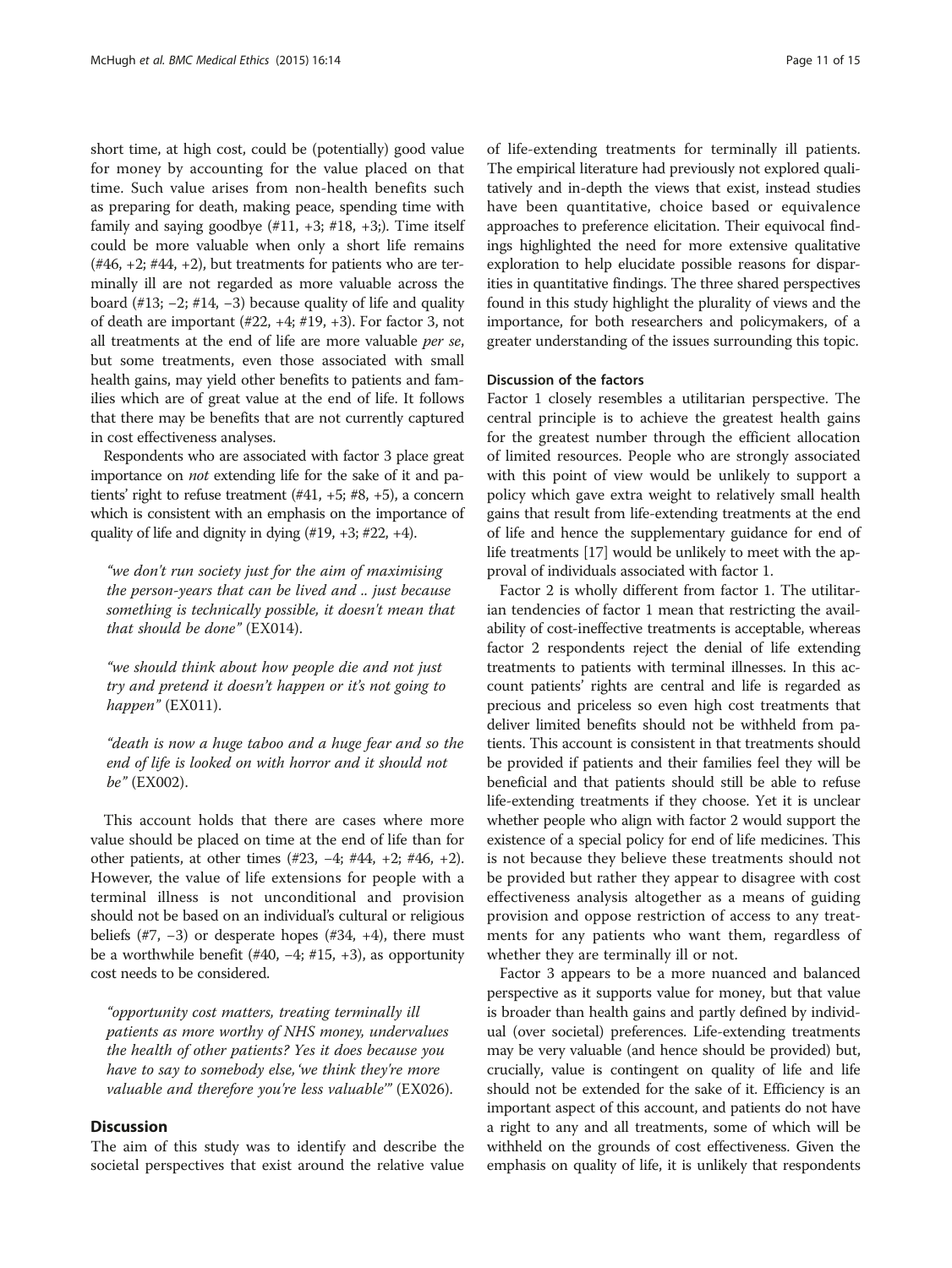who define factor 3 would support a policy such as the NICE supplementary guidance which prioritises lifeextending treatments and does not take into account quality of life. However they would likely support a policy that incorporated wider benefits of value to patients and families at the end of life. Whether that would be achieved by weighting QALYs is not clear from this analysis alone.

A qualitative sample, such as this, does not permit generalisations about the characteristics of respondents who are associated with each of the factors. However, interesting observations can be made about the types of respondent defining each factor as a potential means of enhancing our interpretations. For example, Table [3](#page-8-0) shows that no academics help to define factor 2 in our sample, while factor 3 has the greatest number of academic respondents. Of the academic respondents strongly associated with factor 3, six of the eight respondents have expertise in health economics; two are ethicists. This does not imply that, in general, academics or health economists will express a view such as factor 3, but it can be brought to bear in our interpretation of the factors. In addition, fewer factor 3 respondents have had experience of a close relation or friend suffering a terminal illness.

#### Ethical and policy implications

The ethical and policy implications of the accounts identified here relate, in part, to the status accorded to those accounts – and to whether they can be considered societal views. The factors identified, although drawn from a relatively small, purposive sample of respondents, are nevertheless views that are held within society. Indeed these views emerge from studying individuals who, we would argue, are best placed to articulate a clear and considered perspective on this topic given their experience or expertise. This observation might explain why an additional factor was found in the purposive as compared to the general public sample which, conversely, was quota-sampled to reflect certain characteristics of the UK population. An alternative or supplementary explanation for this finding is simply that quota sampling is not an efficient way to identify the nature of views in society, for which purpose qualitative sampling techniques are better suited. General population sampling methods might result in a number of people with strong and different views on the topic of interest, but it is equally likely not to locate those views, unless they are strongly associated with other, particular characteristics which happened to have entered the sampling frame (for example viewpoints that strongly associate with age or ethnicity or gender).

Despite all of this, we were admittedly concerned that we might have 'missed something' and so included the general public sample as an additional 'check'. It was reassuring to note that there were fewer (not more) views discernible in the less purposeful sampling. However, the

mixed approach we have taken in this study raises questions about the status of the factors derived from each sample and, in particular, whether the three factors we describe from a sample of 59 respondents can be described as 'societal views'. In our view they can - since we identified those members of society with strong and different views and looked for shared perspectives amongst them. To what extent 'society' (i.e. a large, representative sample of the public) supports each of the views or how well-represented a community is by one or more viewpoints are separate (though related) questions.

It is interesting to note that the main philosophical positions that have long dominated debates on the just allocation of resources have a basis in public opinion. This is most apparent in the utilitarian focus of factor 1 and concern for the intrinsic value of life and patient rights prominent in factor 2. Although factor 3 exhibits a greater degree of moral pluralism, concerns with quality of life and appropriate cost/benefit distribution also represent ethical and economic issues that are of central importance within policy debates.

Beyond this basic concurrence with theories, the factors present a number of challenges that need to be addressed if they are to support commitments to utilise public opinion to inform policy and practice. Firstly, for people associated with factor 1, end of life health gains will never be regarded as inherently more valuable than other treatments yielding greater health gains and competing for funding. For factor 3 the picture is less extreme and, in the event that life extension yields real benefits (which may or may not be related to health) and good quality of life, the value placed on that time by patients and their families may mean that it is good value for money. Factor 2 gives a relatively low ranking to a number of statements pertinent to the importance of end of life treatment (#13, −2; #14 -1). It seems that within factor 2 the placing of these statements is determined by that factors deference to patient choice; the relative value of end of life treatment is determined by whether individual patients want to avail themselves of it – if they do, it should be provided regardless of cost. These emergent views, taken together with other recent empirical research, the limited support provided by NICE's Citizens Council and the consultation on the supplementary guidance, suggest that, if societal perspectives are a key element in health policy decisions, further consideration should be afforded to the way resources are allocated to patients at the end of life. NICE is in the process of considering new appraisal methods (at the time of writing these are still under consultation but include measures of absolute and proportional QALY shortfall) which would suggest that patients' QALY loss in terms of both length and quality of life could be taken into account [[35](#page-14-0)]. It is not clear whether the end of life supplementary guidance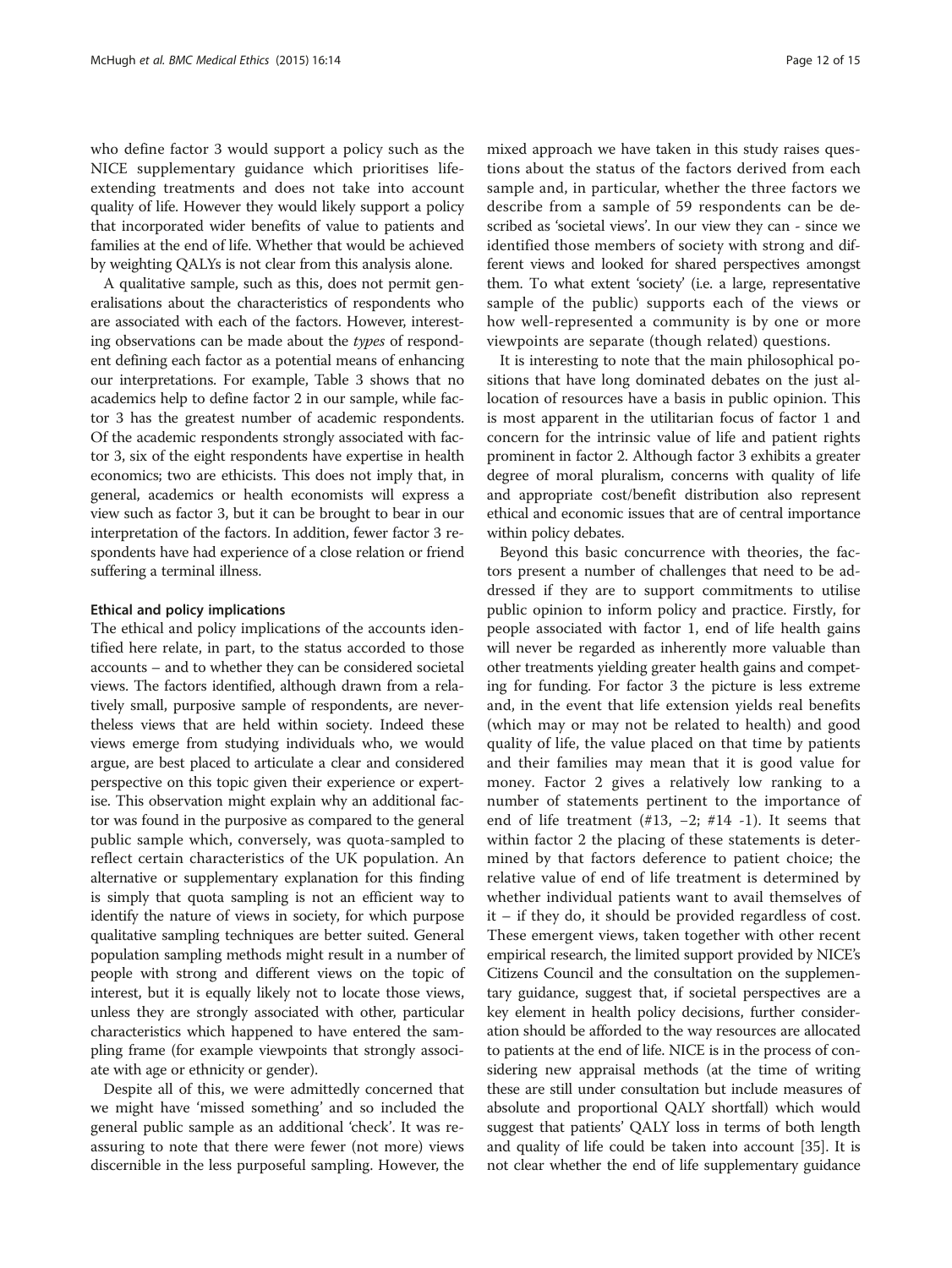will be supplanted by this. Nevertheless, to uphold their commitment to procedural justice it is necessary for NICE to provide a transparent account of how public values are incorporated into processes.

Secondly, although the factors proffer a reliable, snap shot of the diverse ethical positions that exist amongst the public, the perspectives do not present ready-made policy positions. The existence of certain moral positions does not ethically imply, and pragmatically cannot mean, all are translated into policy. This is apparent in the diverse nature of often mutually exclusive standpoints and as such ways must be found to weigh and choose between them. Hence, it is important to know how strongly these views are supported, and how they relate, for instance, to political or wider social value orientations.

In addition, despite its democratic appeal, determining policy by means of a simple majority vote could result in policies that infringe rights and freedoms in ways that would offend fundamental liberal sentiments [[36](#page-14-0)]. A subsequent ramification is that it does not necessarily follow that because two of the three factors (and other empirical information) are against giving greater value to end of life treatments, that the position should be adopted. Rather, normative judgments must be made about which views are most appropriate in terms of ethical suitability and viability for public policy and services. Emergent factors can help to inform such analyses, but in order to advance critical engagement with the ethical convictions of citizens policy makers need to engage with, and not stand back from, the normative positions identified within the factors.

Engagement with, and critical examination of, public opinion is important from a public perspective to ensure society develops in ways broadly in keeping with its fundamental convictions and to engender citizens with the implications of different ethical positions, within end of life policy and beyond. The need for this type of work can be illustrated through a number of issues central to debates at the end of life and within the factors; namely, health maximisation and citizen choice. Regarding efforts to maximise health gain, factor 1 represents a position that aims to achieve the greatest overall benefits from the limited resources that are available. In places the factor appears to suggest that such an approach is impartial and even-handed  $(\#4 + 3)$ . Thus, as Sen notes, this type of utilitarian position has gained an "ill-deserved egalitarian reputation" ([\[37](#page-14-0)], p16]). A health system based on utilitarian principles has distributional consequences in that it will implicitly discriminate against individuals who will return fewer benefits from the investment of resources obtained. Such partiality is apparent in "utilitarianism ageism" that prioritises "the greater expected duration of health benefits in young people that derives from their greater life expectancy" ([[38\]](#page-14-0), p103); and can also

be extended to others who can be thought of as receiving less benefit, including the disabled or impaired [[37,39\]](#page-14-0) and those with terminal illness. Difficulties emerge regarding how to make valid judgements about the value of life to different individuals (or sectors of the population) without unfairly discriminating, or using assumptions that may be flawed - such as the young will actually live longer (and so benefit more) than those who are elderly [\[40](#page-14-0)].

In respect of individual choice, we have seen that factor 2 gives priority to individual rights and decisions regarding end of life treatment. However the factor affords equal importance to the statements all life is precious (#37, +5) and that patients should be able to choose to end their lives by refusing treatment (#8, +5). Within the ethics literature these positions do not always align easily with each other. This is because for some people, an implication of all life being precious  $(#37, +5)$  is that we also have a basic instinct to preserve life  $(\#16, +3)$ . People who hold this position are likely to see individual decisions to refuse treatment that will end a person's life as being ethically unacceptable. This is because to them choosing to end life vitiates against the idea that life is precious. For example, within a deontological position, with which factor 2 has much in common, there are moral limits on patient or citizen choice. It has been argued, for example, that given the value of human life the rationality of seeking to end such intrinsic goods may undermine fundamental human duties [[41](#page-14-0)].

Further, there exist practical limitations to support individual choice, despite factor 2's preference for it to be unconstrained. Namely, it is not feasible for states to meet all needs or wants due to constrained resources. It seems factor 2 respondents fail to acknowledge the reality of budget constraints and the opportunity cost of coverage decisions (whether explicitly stated or not) despite emphasis placed on the need for health systems to make difficult decisions about a fixed budget (see the opening and closing paragraphs of [Appendix 1\)](#page-13-0). However, this 'refusal to ration' could be based on the belief that the treatments would be affordable if other measures were put in place. For example, some interview respondents suggested reallocating resources from other areas of government spending (e.g. defence), cutting waste in the NHS, or greater regulation of pharmaceutical industry pricing.

In liberal democracies the aim of supporting individual freedoms through public resources makes it necessary to achieve a balance between the public system (prioritised by factor 1) and individual wants (privileged by factor 2); an issue which both factor 1 and 2 overlook in favour of ceding to their driving principle. Factor 3 however acknowledges this aim in its recognition of a need for a broader and more inclusive 'evaluative space'. Yet, this point of view could also prove the most challenging to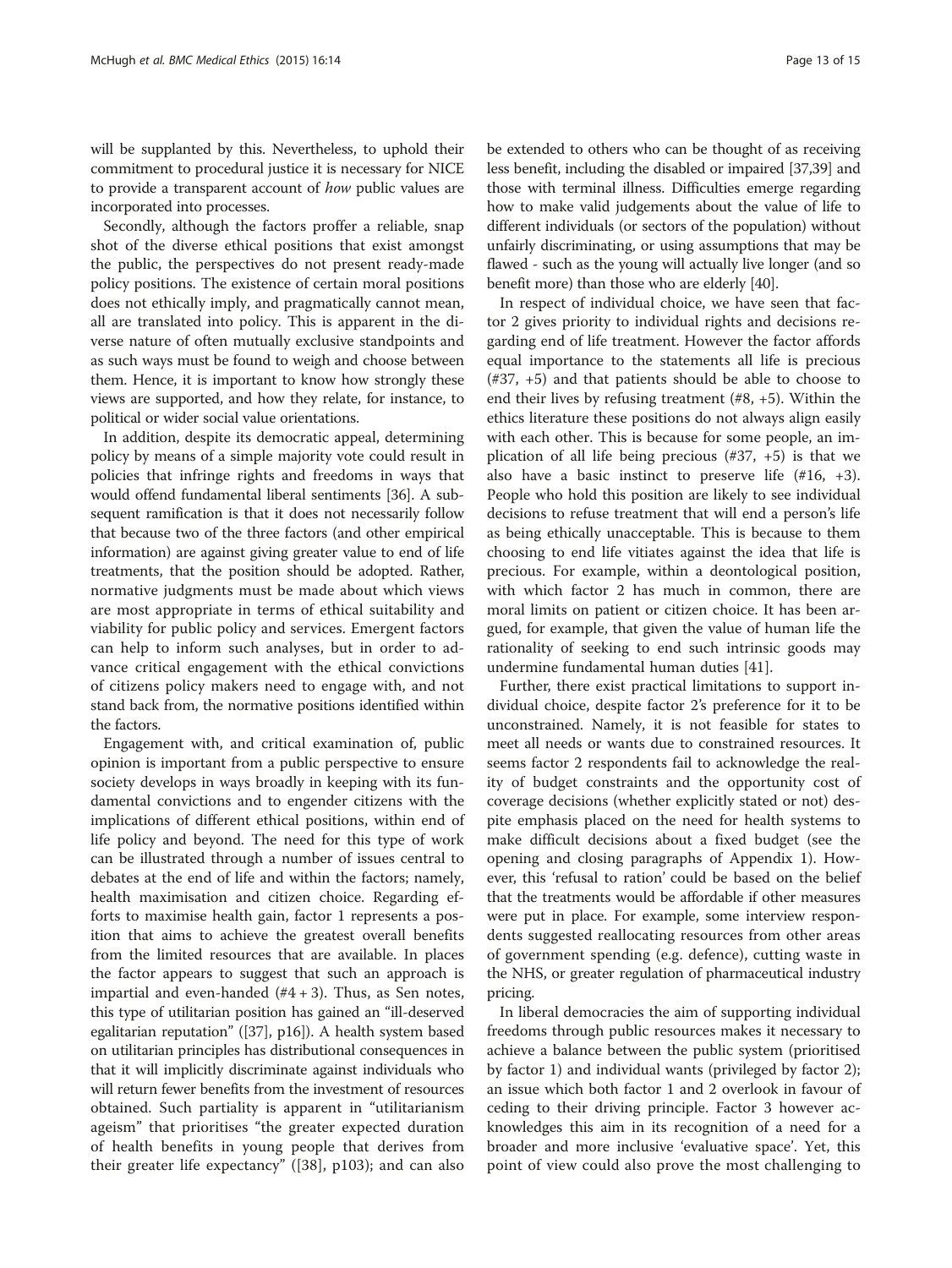<span id="page-13-0"></span>operationalise as it is not clear what wider benefits of value to patients and families at the end of life should be considered, how they should be assessed and by whom.

## Conclusion

While this study has identified and described societal perspectives on the relative value of end of life technologies, not previously explored in other empirical studies on this issue, our findings highlight normative tensions that require further attention. Such tensions reveal the importance of critically engaging with, rather than adopting a procedural approach to, normative issues to ensure that public policy seeks as far as possible to promote fundamental convictions of society. Q methodology is an approach that can be employed to identify the issues or tensions that need to be critically debated and deliberated.

Furthermore, for societal perspectives to be valuable for policy it is necessary to understand the extent to which these views are held and how they relate to specific questions of resource allocation, wider social value orientations and other characteristics. The development of methods to investigate these issues will be undertaken and then employed in a nationally representative survey of the UK general public, conducted in phase 2 of this study.

#### Endnotes

<sup>a</sup>The increasing level of technology in medicine is not the cause of this problem of scarcity, but may energise the issue with the emergence of new and expensive pharmaceuticals, diagnostic technologies and devices.

<sup>b</sup>Examples of such organisations are the Canadian Agency for Drugs and Technologies in Health (CADTH); the National Evidence-based Healthcare Collaborating Agency (NECA) in Korea; the Health Intervention and Technology Assessment Program (HITAP) in Thailand; the National Health Care Institute (ZiNL) in the Netherlands; and, in the UK - which is the context for the empirical work reported in this paper - the National Institute for Health and Care Excellence (NICE), the Scottish Medicines Consortium (SMC) and the All Wales Medicines Strategy Group (AWMSG).

Note that 'end of 'life' is often applied quite loosely in this literature. Typically it refers to both imminent and premature death (referring to people with a terminal illness that shortens their life expectancy and not to the very old who reach the end of a 'natural life span'). This is also the context in which we use the term 'end of life' in this research.

<sup>d</sup>The Citizens Council, established by NICE in 2002, is an assembly of 30 rotating members from a variety of backgrounds that debate and provide opinion on valuesbased challenges with a bearing on the allocation of health technologies.

e Quality Adjusted Life Years (QALYs), combine measured changes in the quality and quantity of life and are used to assess the health benefits of treatments. The findings of cost-utility analyses are typically presented in terms of the cost per QALY gained. NICE apply a costeffectiveness threshold (range) of £20,000-£30,000 per QALY gained, above which technologies are usually not recommended for NHS funding unless a special case is made for their provision [[25](#page-14-0),[42](#page-14-0)].

<sup>f</sup>This includes, but is not limited to, the public, patients, NHS managers, healthcare professionals and the pharmaceutical industry.

<sup>g</sup>This study was funded by the Medical Research Council Methodology Panel and represents the first stage of a two-part study. In this phase of work we applied established methods (Q methodology), in the second phase we explored different survey methods to investigate the prevalence and distribution of the societal perspectives identified and reported here.

<sup>h</sup>A survey company (IPSOS MORI) were commissioned to conduct the 250 Q sorts with the general public. Interviewers were trained by the research team to administer the Q sorts and also observed Q sorts with pilot respondents.

#### Appendix 1 Introduction

The National Health Service only has so much money available. There are many things that the NHS could spend the money on like new drugs, treatments, doctors, nurses, beds and so on. Unfortunately not everything can be funded, no matter how large the budget.

You may have views about other government spending – but this study is concerned with how the health budget is spent, so we'd like you to focus on that.

These are difficult decisions. The cost of each treatment and how much good it does have to be considered, as do views about what else might count when deciding how to 'cut the NHS cake' - for example, whether to spend money treating those people who are the most severely ill; or favouring treatments that give patients a better quality of life; or else treatments that help them live longer.

It is important that the general public has a say as they pay the bills, benefit from the services provided and do not benefit if a service is not provided.

In this project, we are interested in what you think about funding treatments that help terminally ill patients to live longer.

These treatments will not cure their illness, but they will extend their life, usually by weeks or months. These treatments have to be paid for and if money is spent on these treatments it would not then be available to spend elsewhere in the NHS.